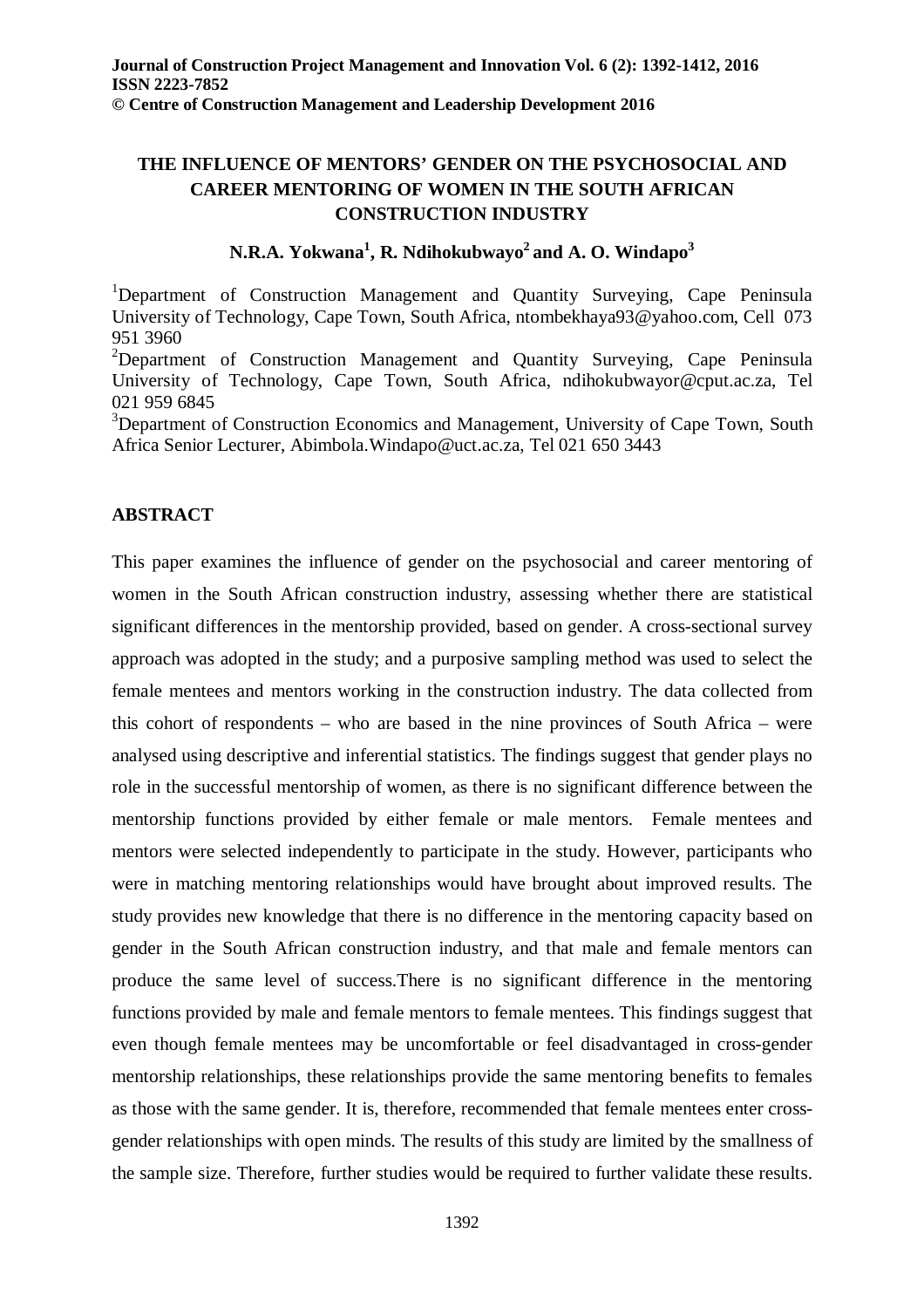Female mentees and mentors who are in matching mentoring relationships should also be invited to participate in future studies.

**Keywords:** Construction Industry, Gender, Mentees, Mentors, Mentorship, South Africa, Women

## **1 INTRODUCTION**

While previous studies have confirmed a successful mentorship of women is influenced by the gender of their mentors (Blake-Beard, 2001:336; Hansman, 1998:66; Hansman, 2002:40); this kind of patriarch relationship between a woman mentee and her mentor has not yet been widely explored in South African construction industry context.

The patriarch concept is defined as the father's role to be the ruler of the family and tribe and this was established during the Biblical times (Oxford Dictionary, 1969:980). The Patriarchy nature is still one of the strongest ideologies in cultures world-wide (Visagie, 1999:7). In fact, the father's role of leading and protecting the family was extended to other spheres of society, and further dominating all other forms of social associations (Coetzee, 2001:300). Patriarchy is deeply rooted on both Eurocentric and Afrocentric cultures in South Africa (Van der Walt, 1994:160). The Commission on Gender Equality (1998:1) refers "patriarchy as the common denominator of the South African nation." The patriarchy system has made men to dominate over women in areas such as economic systems, eras, regions and class (Boonzaaier & Sharp, 1988:154). Nandal (2011:119) adds that women are globally under-represented at all levels of property rights and economic decision making. Fuller, Fonderville-Gaoui and Haagdorens (2010:3) and Statistics South Africa (2009:11) reveal that even in senior management women are under-represented even though they make up nearly half of the workforce. Felden, Davidson, Gale and Davey (2000:115) found that the distribution of women in the construction industry is highly skewed, with almost two thirds working in secretarial or clerical positions in United Kingdom. Felden *et al.* (2000:115) revealed that the contribution of females in the workplace is not as competent as that of males because their skills are not used in areas where they could make an important difference to the production levels of the industry.

Tsukudu (1996) cited in Mathur-Helm (2005:61) indicates that white men still have privileges of being top management positions in South African organisation; they make major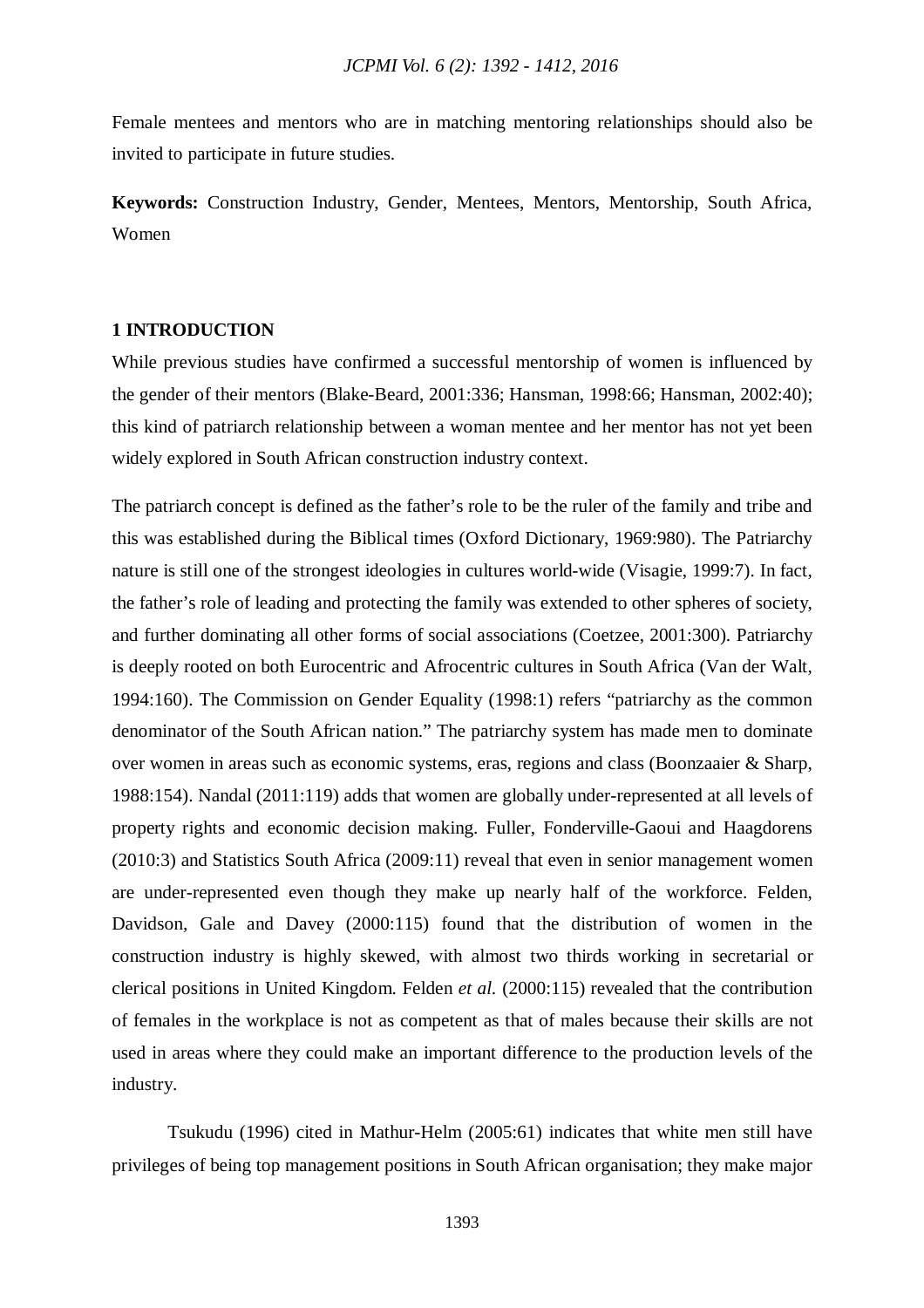decisions and will continue to maintain their privileged positions by barring opportunities to women and black people. Catalyst (2011:online) revealed that women constitute 15.8% of directors; 21.6% of executive managers; 5.3% of chairpersons and 4.4% of CEOs and Managing Directors in senior management positions of government in South Africa. This shows that women are still under-represented at senior management level in the work place, and that the advancement of women into managerial positions is happening slowly, even though programmes such as mentorship programmes are established in some organisations.

In South Africa, gender-related human-resource management policies and legislation were established in the beginning of the democratic era, in 1994 (Ozumba & Ozumba, 2012:30). In the human-resource management policies and legislation, mentorship programmes were encouraged in the workplace, as a method of advancing women (Ozumba & Ozumba, 2012:30; Co, Groenewald, Mitchell, Nayager, van Zyl Visser, Train & Emanuel, 2006:113, 199-201; Staessel, 2006:5); since they experienced oppression under apartheid (Nelson, 1981:online). Hansman (1998:66) complains that it is difficult for women to be involved in mentorship programmes; and even if they are, most of them are provided with less mentorship functions. Scholars, such as Stoessel (2006:5) and Washington (2007:6) view mentorship as a tool that can be used to advance women in their professional careers. Hansman (1998:66) and Verwey (2007:3090) posit that women receive less mentoring functions in non-traditional industries, such as construction, because there are few female role model mentors; while Hatipkarasulu and Roff (2011:online) established that women progress more slowly than their male counterparts in male-dominated industries, such as the construction industry.

Hansman (1998:66) and Blake-Beard (2001:336) add that people are uncomfortable in cross-gender mentorship relationships, because of sexual harassment concerns, sexual tension, gossip and sexual innuendos from co-workers. Kalbfleisch (2000, cited in Hansman, 2002:41) opines that women and men both prefer, and are more comfortable, being mentored by those of the same gender. However, the construction industry is a male-dominated industry; consequently, it is evident that female mentees are mostly mentored by male mentors. In addition, Chandler (1996:93) and Hansman (2002:40) argue that both female and male mentors are not interested in mentoring women, because people believe that women are not serious in the workplace because of possible family-work conflict situations. Therefore, the problem can be stated as follows: The limited progress of females in the construction industry is affected by the gender of their mentors.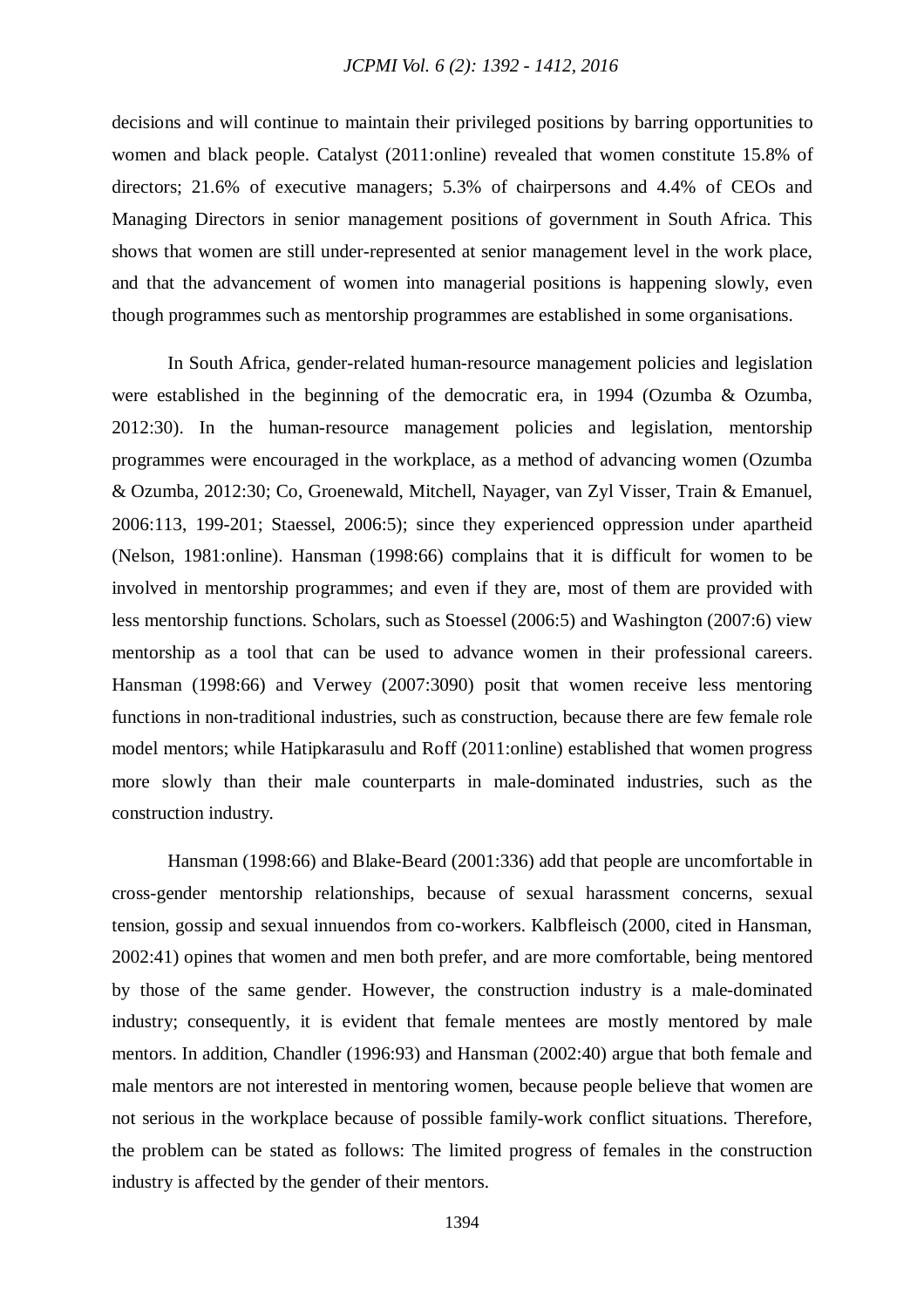This study, therefore, examines the influence of gender on psychosocial and careermentoring of women in the South African construction industry, and whether the gender of the mentors leads to differences in the mentorship functions provided. The study hypothesises that: there is no statistically significant difference between (1) the mentor's gender, and level of psychosocial mentorship functions (role modelling, acceptance and confirmation, counselling, and friendship); and (2) career mentorship functions (exposure, sponsoring, coaching, protection, and challenging tasks) provided to female mentees.

#### **2 MENTORSHIP PROGRAMMES**

Mentoring relationships involve a mentor, who has more experience, and a mentee who has less experience and knowledge (Gordon, 1999:3; Meyer, Naudè, Shangase, Van Niekerk, 2009:160). Mentoring relationships are based on encouragement, constructive comments, mutual trust, respect, and the willingness to share and learn (Meyer *et al*., 2009:161 and ARMA UK, 2011: online). Furthermore, the mentor assists the mentee to grow in the organisation and life (Meyer *et al*., 2009:161; ARMA UK, 2011: online).

There are two types of mentoring relationships, namely, formal mentoring and informal mentoring (Wanberg, Kammeyer-Mueller & Marchese, 2006:410). In formal mentoring, relationships are established by the organisations by pairing together a mentee and a mentor. Such relationships usually last for a short period; and the mentees are not committed to their mentors; but they rather commit themselves to the programme (Philip-Jones, 1983:38). In informal mentoring relationships, the relationship develops naturally through unstructured social interactions. It is more than a career-related issue; and it is often deep – in the personal sharing of interests, needs and values (Wanberg *et al.,* 2006:409). Furthermore, the informal mentoring develops because of shared interests, admiration, or job demands that require the skills of two or more persons (Wanberg *et al.,* 2006:410).

The informal mentoring relationship is considered to be more effective than the formal mentoring relationship (Wanberg *et al.,* 2006:410; McDowall-Long, 2004:523). According to Steinmann (2006:4), the benefits of a mentorship include an enhanced promotion rate, accelerated employability, and career mobility, greater professional competence, better approval within, and alliance to the organisation, as well as the possible earning of higher salaries. It has been reported that people who are mentored have better career outcomes, as indicated by both objectives measures, such as compensation and promotions; and subjective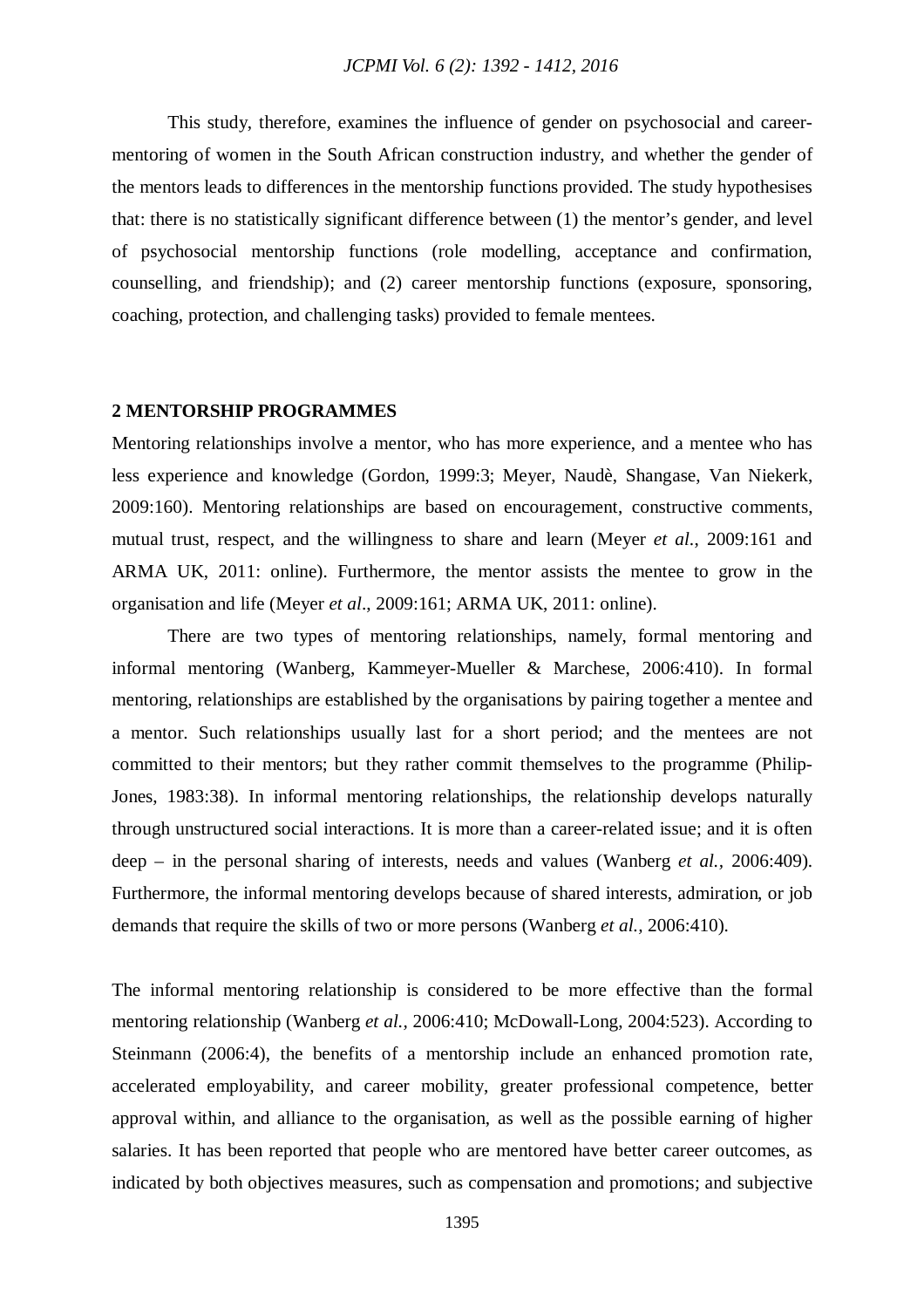measures, such as career satisfaction, expectation of advancement, job satisfaction, intention to stay, and career commitment – than those who are not mentored (Ragins, Cotton & Miller, 2000:1183; Allen, Eby, Poteet, Lentz & Lima, 2004:130).

Moreover, mentoring is a relationship that provides people with the opportunity to share their professional and personal skills and experiences, and to grow and develop in the process (Gordon, 1999:3). The goal of mentoring is to improve the mentee's psychosocial and career development (Agumba & Fester, 2010:1961; Kram, 1985 cited in Ragins & Cotton 1999:529). There are two types of mentoring functions, namely, the psychosocialmentoring function and the career-mentoring function (Kram, 1985:22). Allen et al. (2004:130) note that the career function is related to objective measures; while the psychosocial function is related to subjective measures.

The following are the mentorship functions:

#### **2.1 The Psychosocial-Mentoring Function**

The psychosocial-mentoring function is a process that encompasses the interpersonal aspects of mentoring (Kram, 1985:23). The mentee's sense of self-competence and self-efficacy are developed (Scandura & Hamilton, 2002:295). The following are the psychosocial-mentoring functions offered to mentees: role modelling, acceptance and confirmation, counselling, and friendship.

#### *2.1.1 Role-modelling*

The mentee studies the behaviour of the mentor in given situations, noting the outcomes of those behaviours, and applying this knowledge in shaping personal behaviour in a similar context, in the expectation of similar results, and for the building of their professional identities (Singh, Vinnicombe & James, 2006:67; Gibson, 2004:145).

#### *2.1.2 Acceptance-and-confirmation*

Acceptance and confirmation provide fundamental trust that encourages the mentee to take risks and to venture into unfamiliar ways of connecting with the workplace (Kram, 1985:35). The mentor counsels the mentee; and this helps the mentee to receive a positive sense of self in the workplace (Kram, 1985:36). The mentor's acceptance-and-confirmation allows the mentee to experience unconditional positive consideration, and to be comfortable enough to express any disagreement with their mentors (Kram, 1985:35).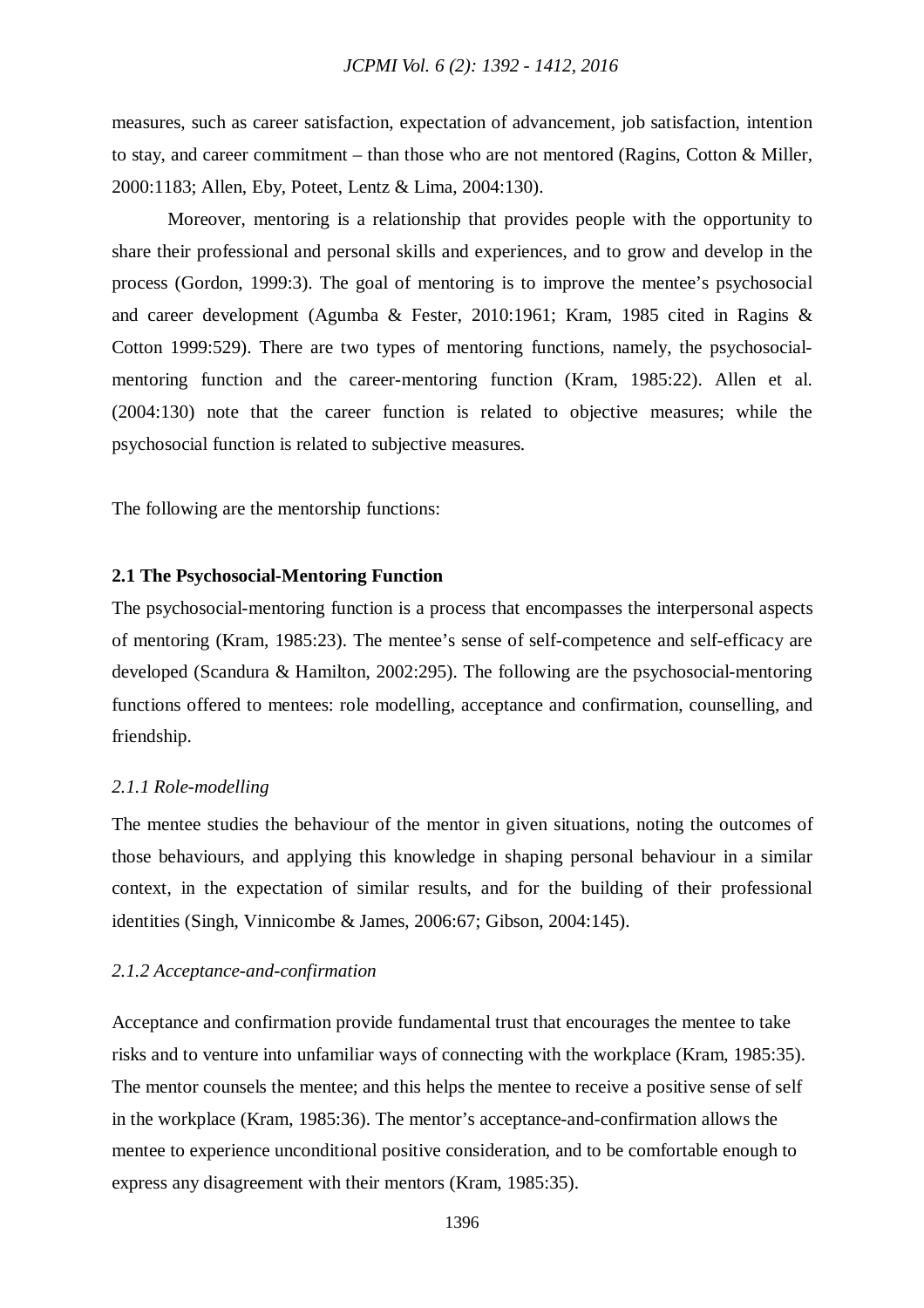Ragins and Cotton (1999:539); and Vanderbilt (2010:49-51) examined the mentorship functions in the social work, engineering and journalism professions; and their studies showed that acceptance-and-confirmation constitute the most influential functions.

## *2.1.3 Counselling*

The mentor and mentee discuss openly any anxieties, fears and ambivalence, which could cause the mentee to be unproductive at work (Kram, 1985:36). The counselling process involves identifying a problem, analyzing it, establishing a solution, and committing to it (Klasen & Clutterbuck, 2002:13). Counselling allows the mentee to explore personal concerns that could hinder one in the organisation (Kram, 1985:36). Counselling helps the mentee to be able to deal with personal concerns more effectively (Kram, 1985:36).

## *2.1.4 Friendship*

The mentee and mentor share personal experiences, eat lunch together, and find thereby a friend with whom they can escape from the pressures of work (Kram, 1985:38). The mentee learns increasingly valuable interpersonal skills by observing the mentor, and increased network associations (de Janasz, 2006:131). Mutual liking and understanding are developed during the social interaction of the mentee and the mentor in the functional friendship (Kram, 1985:36). Furthermore, friendship provides satisfaction and enjoyable informal exchanges about work and external work experiences (Kram, 1985:38). Through this friendship, the mentee gains confidence and self-awareness (de Janasz, 2006:131).

## **2.2 The Career-Mentoring Function**

The purpose of the career-mentoring function is for the mentor to provide support that would grow the mentee in the organisation (Kram, 1985:22). The mentor teaches the mentee the organisation's objectives, norms, and values, as well as the mentee's duties and responsibilities (Kram, 1985:24). The following are the career-mentoring functions offered to mentees: exposure, sponsoring, coaching, protection, and challenging tasks (Kram, 1985:22, Ragin & Cotton, 1999:547).

## *2.2.1 Exposure*

The mentor provides the mentee with networking opportunities (Kram, 1985:25), which help the mentee to be in contact; and also to interact with the key players in the organisation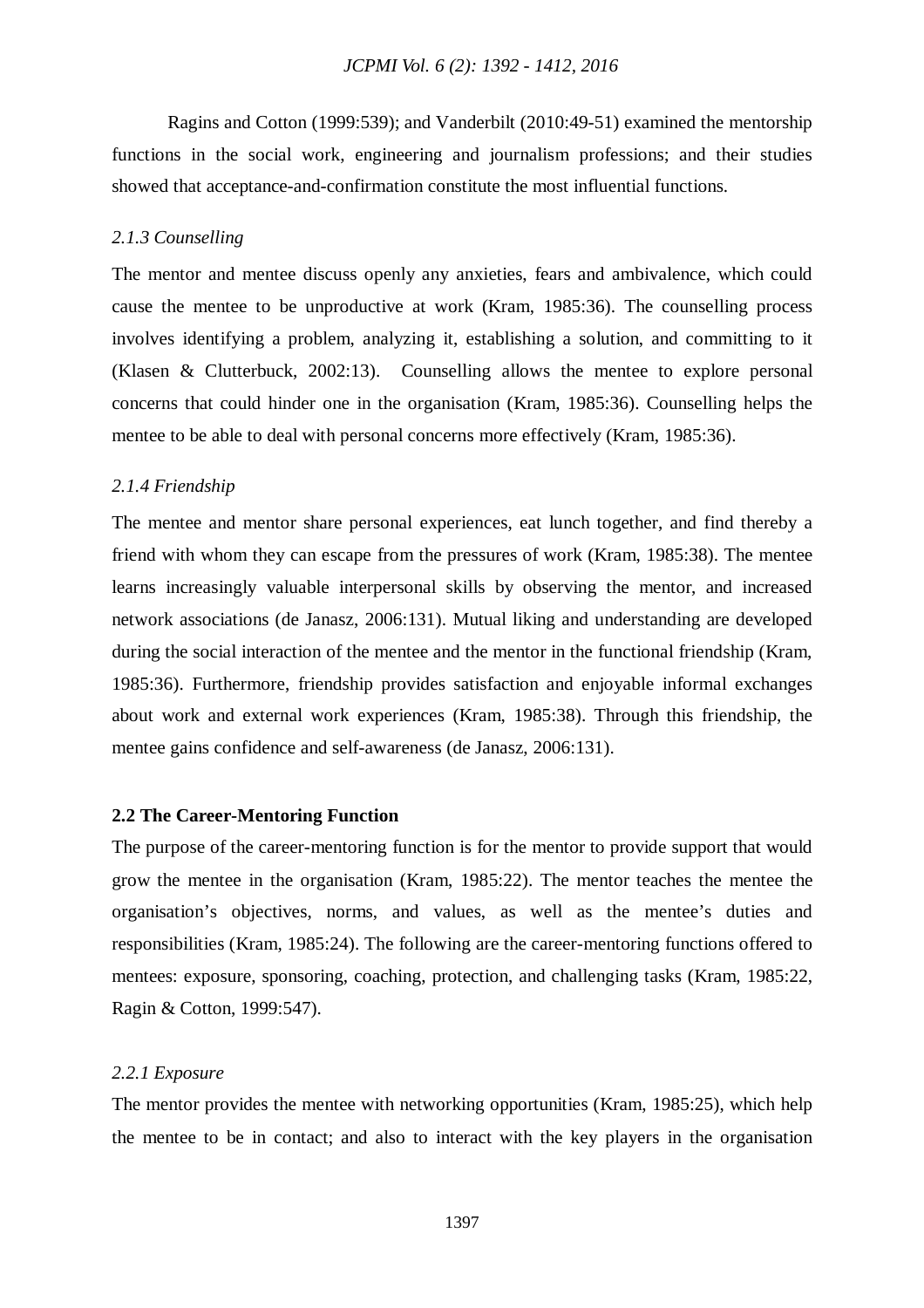(Scandura & Hamilton, 2002:295). Key players could influence the career of the mentee positively (Vanderbilt, 2010:12).

## *2.2.2 Sponsoring*

Scandura and Hamilton (2002:295) explain that sponsorship is when the mentor provides the mentee with recommendations for desirable lateral moves, and creates opportunities for progression in the organisation. Kram (1985:25) revealed that these opportunities frequently happen during formal committee meetings or informal discussions with colleagues. It is not only the recommendations from the mentor that cause the mentee to receive promotion; but it is also the knowledge empowered by the mentor that creates opportunities for movement and progression (Kram, 1985:25).

## *2.2.3 Coaching*

MacLennan (1995:4) and Hamilton (2003:62) revealed that coaching needed is to unlock the mentee's natural abilities, to perform, to learn, and to achieve, as well as to increase awareness of those factors, which determine performance, to increase their sense of responsibility and ownership of their performance, to self-coach, and to recognize, and also to surmount any barriers to achievement. The mentor observes and records the behaviour of the mentee, gives feedback, reflects by asking questions of the mentee, encourages him/her to improve, listens and analyses behaviour, as it relates to professional skill and knowledge (National Association of Secondary School Principals, 2007:online).

#### *2.2.4 Protection*

The mentor shields a talented mentee from stumbling blocks, difficult relationships and threats to the mentee's lateral progress in the organisation (Steinmann, 2006:54; Kram 1985:26). Mentors usually have a successful track record in the organisation; they are more familiar with organisational realities, such as politics, and the unique culture, or way of doing things in the organisation (Steinmann, 2006:54). Mentees lack these characteristic skills, such as experience and work politics (Dreher and Dougherty, 1997:117), which the mentor can provide to the mentee.

## *2.2.5 Challenging tasks*

Mentees receive challenging tasks from the mentor (Scandura & Hamilton, 2002:295); these enable the mentees to further expand their skills through programmes that are organised by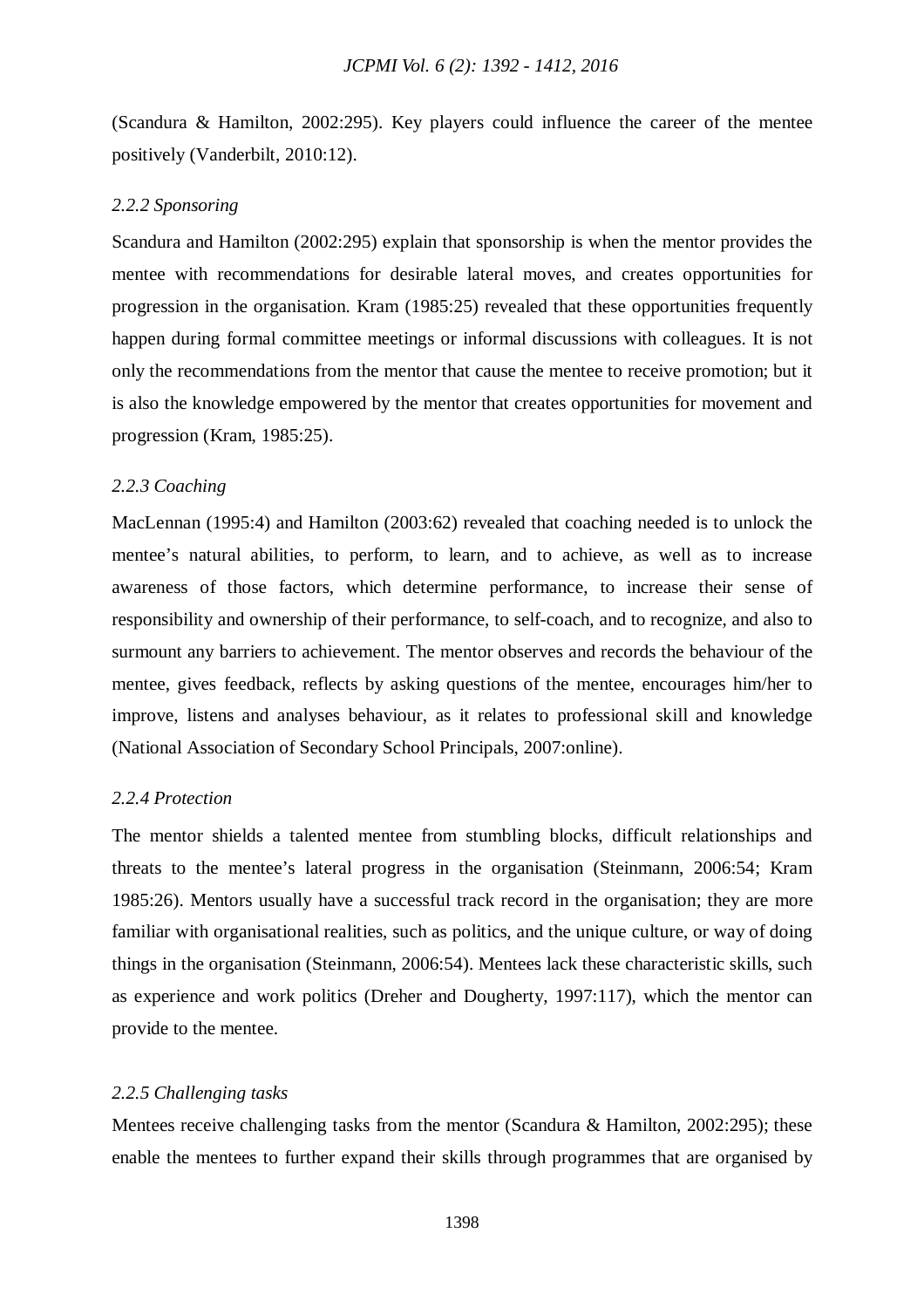the organisation (Vanderbilt, 2010:12). The challenging tasks, which the mentor provides, allow the mentee to improve particular competencies, and to experience a sense of accomplishment (Vanderbilt, 2010:12).

# **3 OVERVIEW OF THE INFLUENCE OF MENTORS' GENDER ON THE SUCCESSFUL MENTORSHIP OF WOMEN**

#### **3.1 Gender versus type of mentoring provided**

Mullen (1998:319) studied the identification of mentors who had successfully provided vocational and psychosocial mentoring functions. The study revealed that the gender of the mentors and that of the mentees does not determine the mentoring functions provided to mentees (Mullen, 1998:328). The work of Allen and Eby (2004:135) contradicts that of Mullen, revealing that male mentors provide more psychosocial mentoring to female mentees than to their male mentee counterparts. Allen and Eby (2004:135) report that male mentors usually provide more career mentoring; while female mentors usually provide a better psychosocial mentoring function. Female mentors provide more emotional support and counselling than male mentors (Allen & Eby, 2004:135). Ragins and McFarlin (1990:333,334) state that in same-gender mentoring relationships, role modelling is better provided to female mentees than it is to male mentees.

#### **3.2 Gender versus mentoring opportunities**

According to Stoessel (1981), mentoring can be used as a tool to advance women in their career in the workplace. However, Hansman (1998) and Ragin and Cotton (1998) found that mentoring relationships are often not as frequently available to women, as they are to men such that female mentees are not usually chosen by male or female mentors. This stems from the rationale that women are perceived as not being serious enough about their careers (Chandler, 1996). Hansman (1998) argues that women who have too many family responsibilities – that can so often result in delaying or interrupting their careers – face problems, participating in mentoring relationships. In addition, sexual harassment concerns have also been adduced as reasons why mentors decide not to choose mentees of the opposite sex Hansman (1998).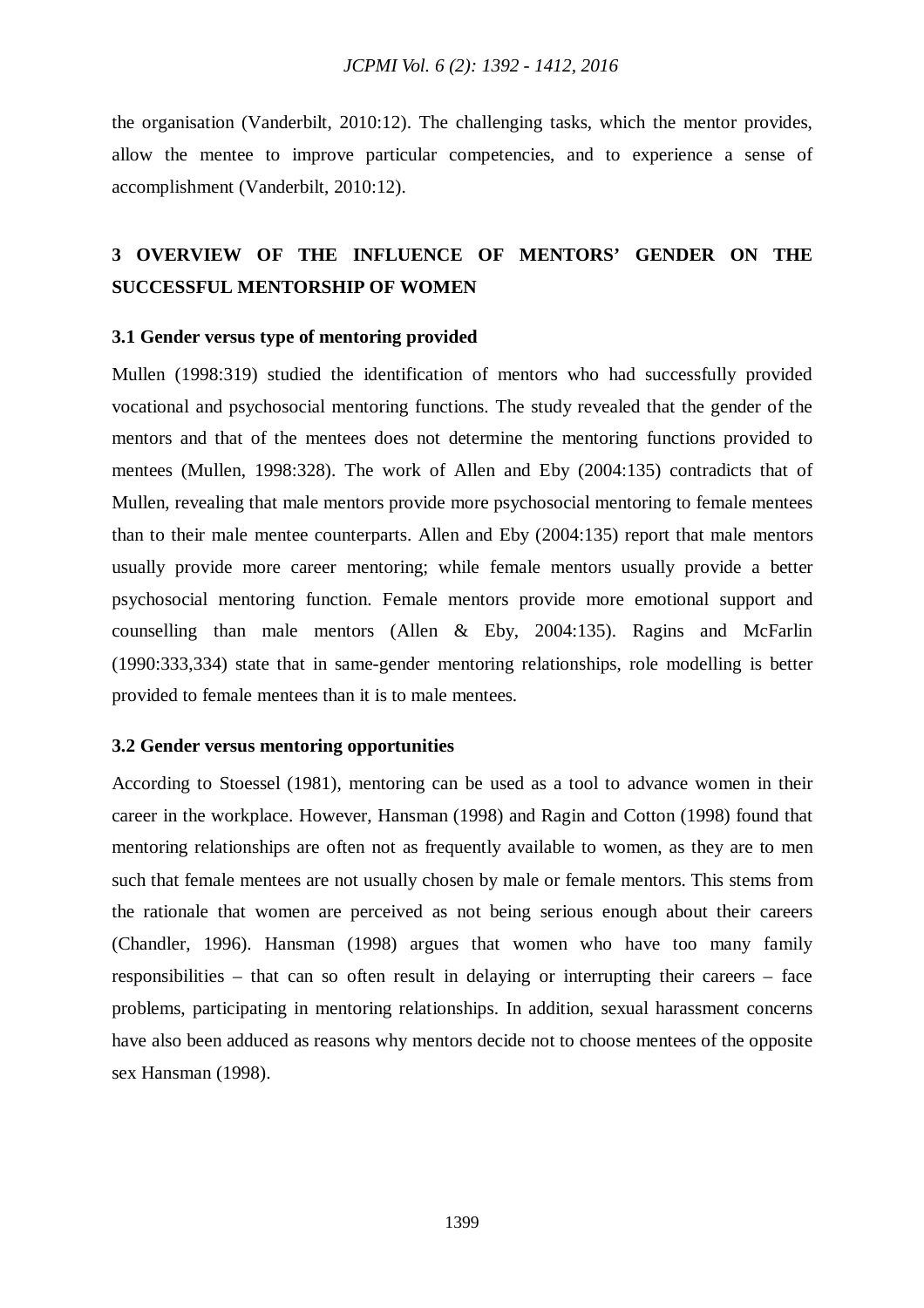#### **3.3 Mentorship relationships**

Traditionally, male mentors have more centralised and critical positions than do female mentors. These give them access to valuable information, job opportunities, pending projects and managerial decisions – often shared through the 'old-boy network' (Noe, 1988b:71; Steinmann, 2006:92). As a result, male mentors have greater power; and this helps them to set realistic career goals, to provide greater visibility to mentees, and to have access to valuable resources (Woodlands Group, 1980 cited in Noe, 1988b:67). Blake-Beard (2001:336) argues that in cross-gender mentoring relationships, there are challenges of sexual tension, gossip and sexual innuendos by co-workers regarding the mentoring relationship between the male mentors and their female mentees. Steinmann (2006:92) recommends that in cross-gender or cross-race mentorship, mentors consider specific issues that impact on the relationship.

Ragins and McFarlin (1990:333,334) stated that in same-gender mentoring relationships, female mentees do not always experience detrimental sexual issues. Instead, they have a close interactive relationship (Singh *et al.,* 2006:67). Stone (2007:172) adds that female mentors have a great influence on their mentees, because their behaviour, style and attributes are so often imitated by them.

Hansman (2002:40) argues that even if female mentees are involved in mentoring relationships with women mentors, there is no guarantee that their mentorship would necessarily be successful. Ervin (1995, cited in Hansman, 2002:40) discovered that female mentees complain when female mentors handle situations, just as male mentors do. Kalbfleisch (2000, cited in Hansman, 2002:41) opines that women have much less power and influence than their male counterparts in the workplace. Female mentors are perceived as having less ability to boost the career of the mentee – thereby enabling it to succeed (Hale, 1995). This results in female mentees having no desire to be mentored by female mentors (Hansman, 2002:41).

Allen and Eby (2004:135) state that the gender relationship between the mentees and mentors influences the type of mentoring received. Klasen and Clutterbuck (2002:118) stated that each and every mentorship relationship is unique. The standard of learning and development depends on the quality of the mentorship relationship (Klasen & Clutterbuck, 2002:118). The quality of the mentorship relationship depends on the trust and openness of the relationship (Klasen & Clutterbuck, 2002:118).

It emerged from the literature review that there are two types of mentoring functions – psychosocial mentoring and career-mentoring. It was revealed that the psychosocial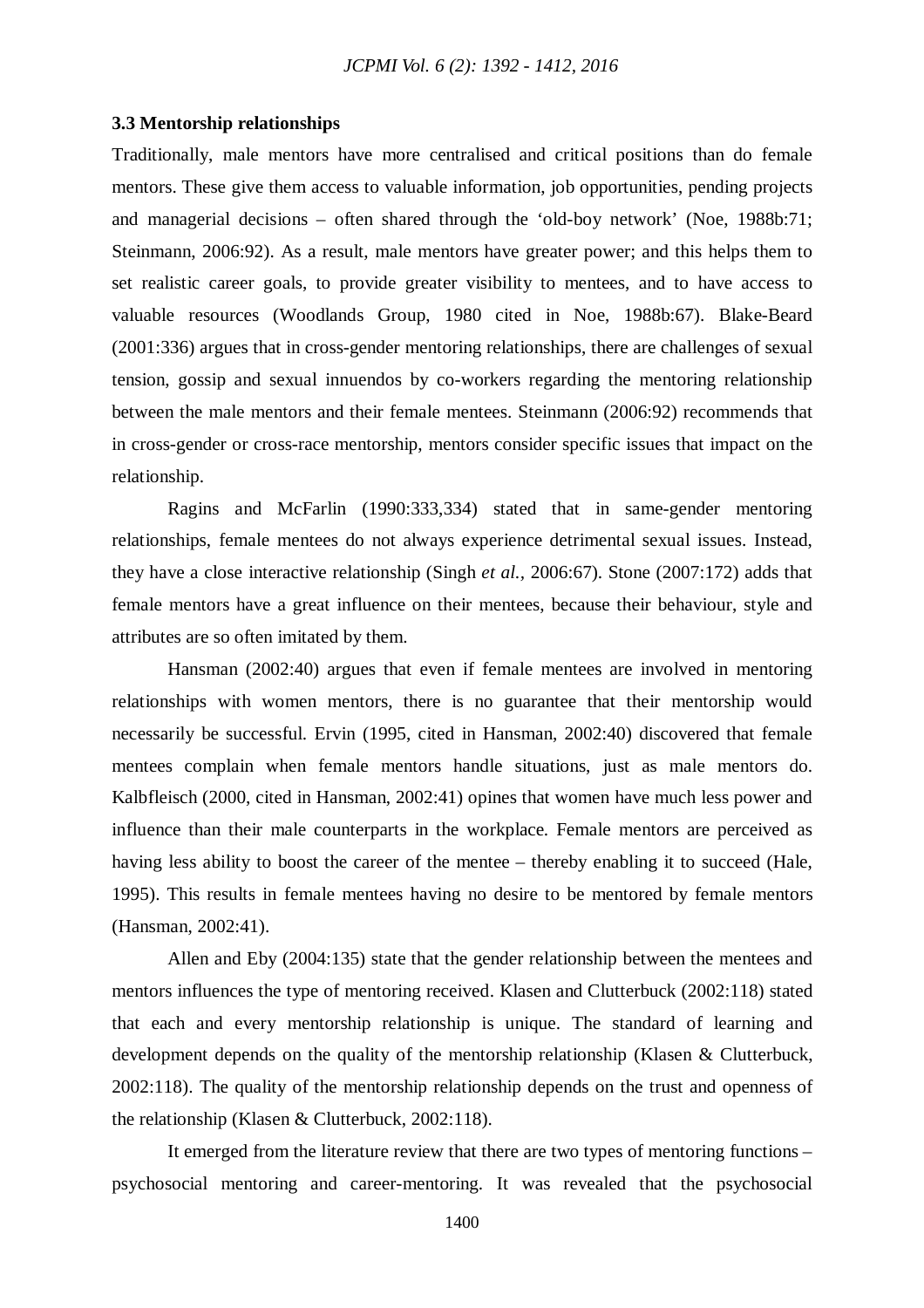mentoring functions in use are role-modelling, acceptance and confirmation, counselling and friendship; while the career-mentoring functions offered are: exposure, sponsoring, coaching, protection and challenging tasks. In addition, it was revealed that mentorship programmes provide positive outcomes; and they empower women. It was also found that female mentees in the South African construction industry have been provided with fewer mentorship functions – due to insufficient mentorship programmes for women being available. Furthermore, there are conflicting findings about the influence of the mentorship functions provided by male and female mentors.

This study posits that female mentees are uncomfortable in cross-gender mentoring relationships, while in same-gender mentoring relationships, they do not get enough exposure to various mentoring functions coupled with the fact that there are fewer female role models. Few studies have been undertaken on the mentorship of females in the construction industry. This study will examine the level of mentoring functions available to women in the South African construction industry and whether this is influenced by the gender of mentors.

#### **4 METHODOLOGY**

A quantitative research approach was adopted in the study, in order to investigate research problems objectively (Creswell, 1994, cited by Naoum, 2003:38). The data were gathered in South Africa by means of a questionnaire self-administered and by e-mail. A survey research design was employed to enable the generalisation of the results obtained to the population of female mentees in the South African construction industry being studied (Alreck & Settle, 2004:447; Girden & Kabacoff, 2011:67). A purposive sampling technique was used in selecting 171 female mentees working in the construction industry from a register of female mentees with the Built Environment professional councils in South Africa. At the end of the study period, complete responses were obtained from 24 female mentees representing a response rate of 14.04%. The low response rate is adduced to the technical problems experienced in the online survey monkey tool; the fact that few women are involved in mentorship relationships; the potential participants showed little interest in participating in the study; and some questionnaires were partially and incorrectly completed; and these could not be used.

A nominal scale was used in categorising the demographics of the female mentees (Wegner, 2009:20); while an ordinal 5-point Likert scale was used to rank the productivity and knowledge gained by the female mentees. An ordinal scale is usually used to serve between the implied classifications (Wegner, 2009:20). The data were analysed, using both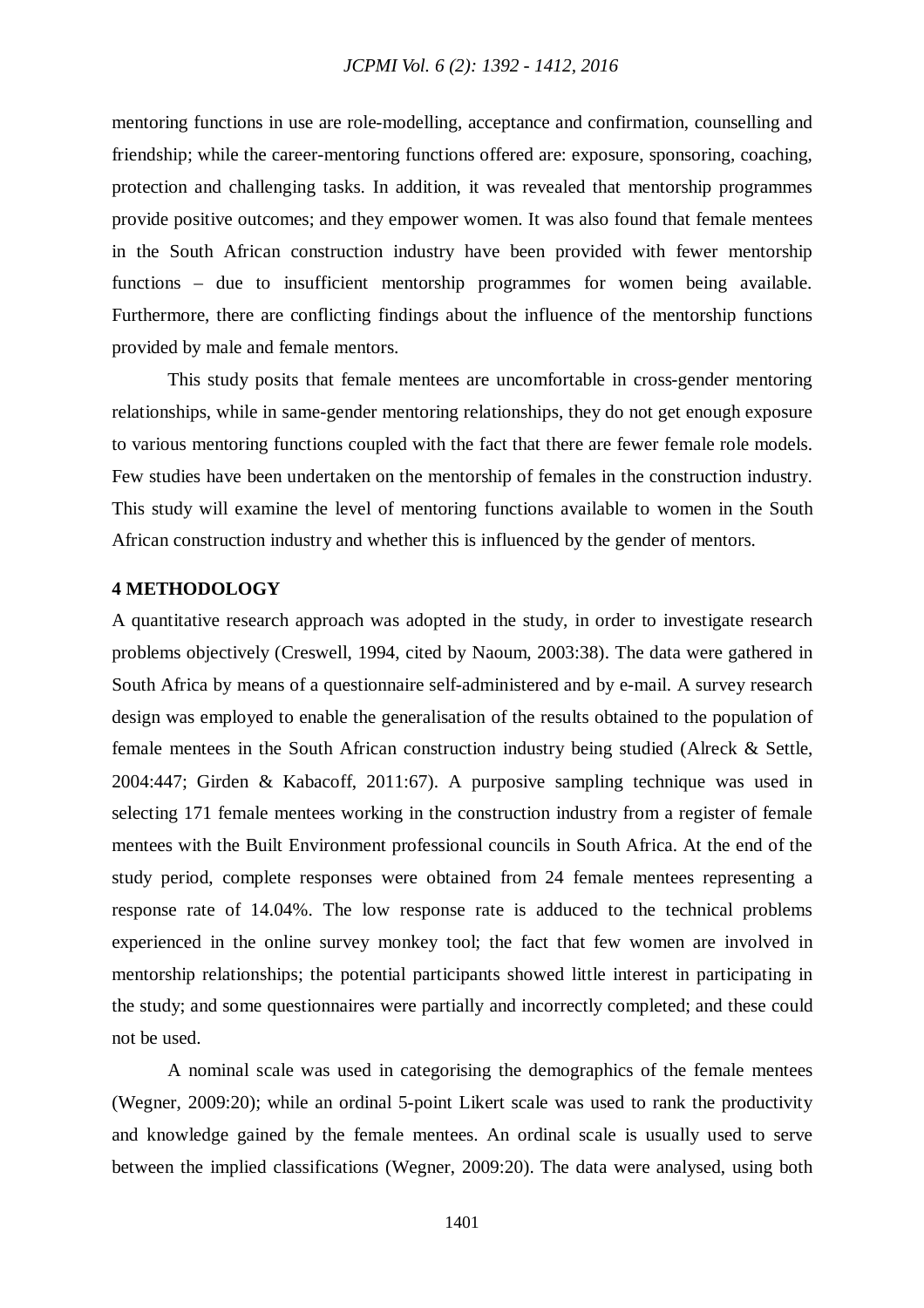descriptive and inferential statistics. A Kolmogorov-Smirnov and Shapiro-Wilk test was used to test whether a distribution was normal or not (Pallant, 2006:57). When the test significant is greater than  $0.05$  ( $p > 0.05$ ), it means that the difference was not significant; the distribution of the sample was not significantly different from a distribution, meaning that it was not normal (Pallant, 2006:57).

When the significant difference is less than 0.05 ( $p < 0.05$ ), this means that the test is significant; and, in this case, the distribution in question was significantly different from a normal distribution; in other words, it was normal. The test of normality in the psychosocialmentoring function and in the career-mentoring function was found to have a significance of 0.05 in Shapiro-Wilk, which was greater than 0.05; indicating thereby, that the distribution was not normal, and that a non-parametric test should rather be used (Field, 2013:144).

The Mann-Whitney test is a non-parametric test that looks for differences between two independent samples; it tests whether the populations, from which the two samples were drawn, have the same location (Field, 2013:878). The Mann-Whitney test is applied in small sample size that are less than 25 (Geert van den Berg, 2016:online; Saunders, Lewis & Thornhill, 2012:520). Cronbach's reliability technique was used to test the reliability-of-scale questions. The results for the reliability test on the career-mentoring function-scale questions showed that the degree level of alpha was 0.84, and in the psychosocial-mentoring function, it was 0.71. Maree (2007:216) states that the reliability-of-scale questions are acceptable when the alpha value is above 0.70.

#### **5 THE FINDINGS**

#### **5.1 Profile of the respondents**

#### *5.1.1 Gender of the mentors*

Table 1 shows the gender of female mentee participants' mentors.

| Gender       | <b>Mentors</b> |               |  |  |
|--------------|----------------|---------------|--|--|
|              |                | $\frac{1}{2}$ |  |  |
| Female       |                | 29.2          |  |  |
| Male         |                | 70.8          |  |  |
| <b>TOTAL</b> | 24             | 100           |  |  |

| Table 1: Gender of mentors |  |
|----------------------------|--|
|----------------------------|--|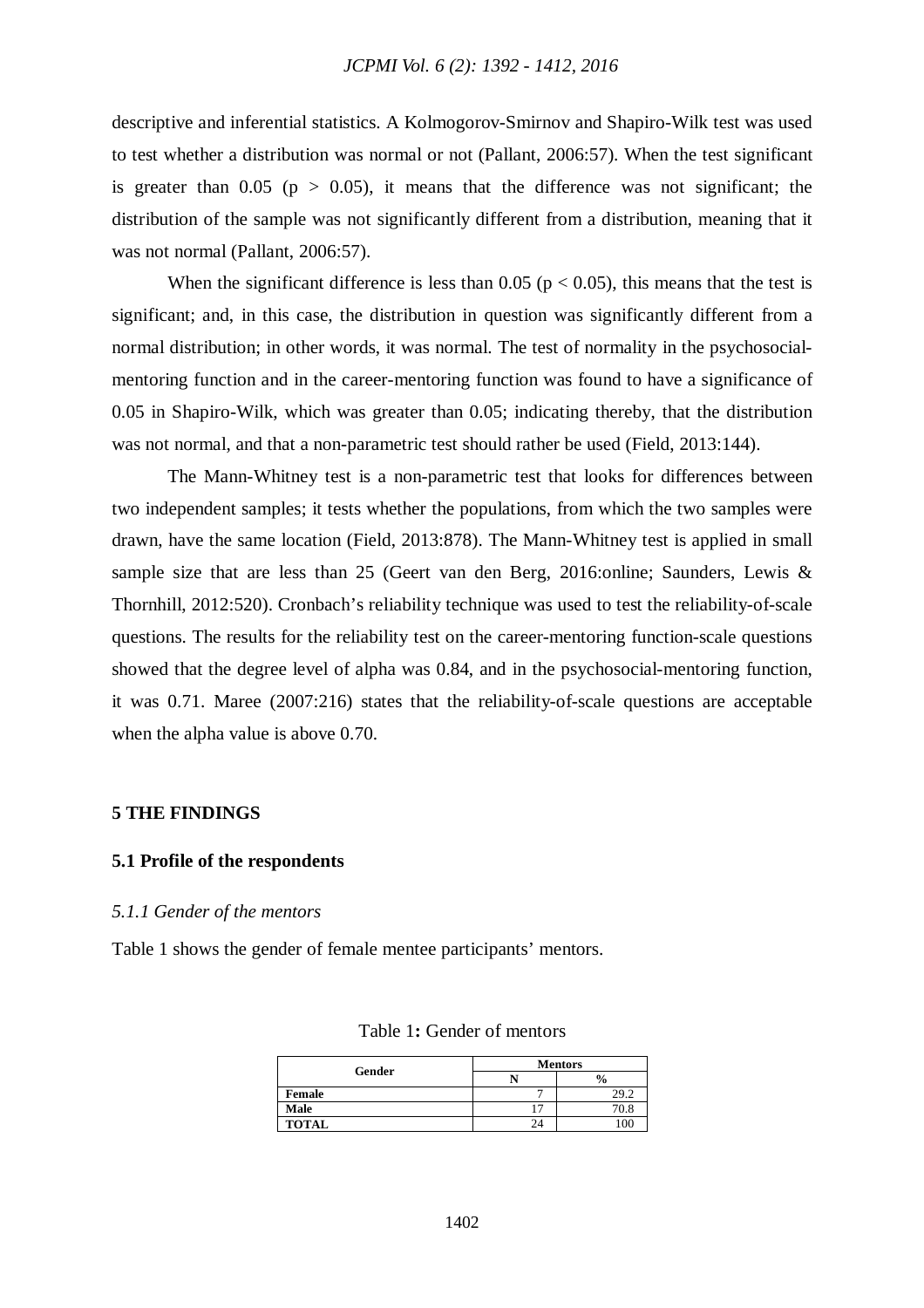From Table 1, the female mentors comprise 29.2%; and male mentors comprise 70.8%. This means that the number of male mentors constitutes a majority; and female mentors are in the minority.

## *5.1.2 Participant companies*

In Table 2, the percentages are given of the mentees' participant companies: contractor firms (40.9%); quantity surveying-consultant firms (3.6%); engineering-consultant firms (13.6%); subcontractor firms (9.1%); public sector (4.5 %); retail property (4.5%); environmental consultant firms (4.5%); research units (4.5%); and health and safety firms (4.5%).

| <b>Practice</b>                     | <b>Mentees</b> |               |  |  |
|-------------------------------------|----------------|---------------|--|--|
|                                     | N              | $\frac{0}{0}$ |  |  |
| Contractor firms                    | 9              | 40.9          |  |  |
| Quantity surveying consultant firms | 3              | 13.6          |  |  |
| Engineering consultant firms        | 3              | 13.6          |  |  |
| Subcontractor firms                 | $\mathfrak{D}$ | 9.1           |  |  |
| Public sector                       |                | 4.5           |  |  |
| Property retail/development firms   |                | 4.5           |  |  |
| Environmental consultant firms      |                | 4.5           |  |  |
| Research units                      |                | 4.5           |  |  |
| Health and safety firms             |                | 4.5           |  |  |
| Architectural firms                 |                |               |  |  |
| <b>TOTAL</b>                        | 22             | 100           |  |  |

Table 2**:** Distribution of Participant companies by Practice

#### *5.1.3 Positions of mentees and mentors*

The study sought to determine the positions held by the mentees and the mentors. In Table 3, the positions of mentee participants include: engineer in training; intern; civil engineer and engineering technician (20.8%); candidate, assistant and full/professional quantity surveyor (16.7%); research assistants (12.5%); construction health and safety officer, junior health and safety agent (12.5%); environmental practitioner and heritage officer (8.3%); commercial manager (8.3%); supervisor and junior foreman (8.3%); associate (8.3%); and labourer  $(4.2\%)$ .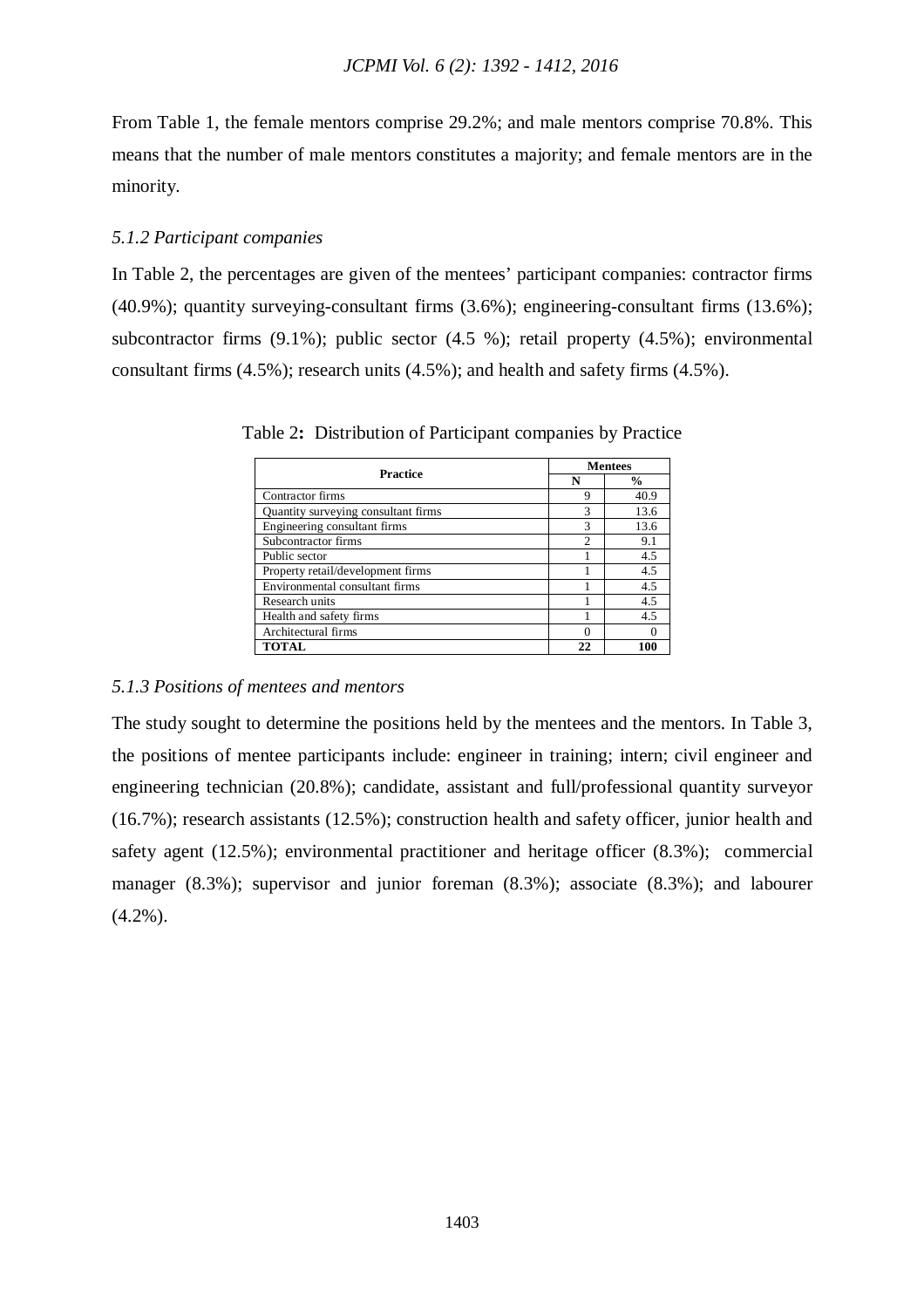#### Table 3**:** Positions of participants

| <b>Positions of participants</b>                                       |                | <b>Mentees</b> |  |  |
|------------------------------------------------------------------------|----------------|----------------|--|--|
|                                                                        |                | $\frac{0}{0}$  |  |  |
| Engineer in training, intern, civil engineer, engineering technician   | 5              | 20.8           |  |  |
| Candidate, assistant and full/professional quantity surveyor           | 4              | 16.7           |  |  |
| Research assistant                                                     | 3              | 12.5           |  |  |
| Construction health and safety officer, junior health and safety agent | 3              | 12.5           |  |  |
| Environmental practitioner and Heritage officer                        | $\overline{c}$ | 8.3            |  |  |
| Commercial manager                                                     | 2              | 8.3            |  |  |
| Supervisor + Junior Foreman                                            | $\mathfrak{D}$ | 8.3            |  |  |
| Labourer                                                               |                | 4.2            |  |  |
| Associate                                                              | $\mathfrak{D}$ | 8.3            |  |  |
| Construction project manager                                           | $\Omega$       | $\Omega$       |  |  |
| Professional Architect                                                 | $\Omega$       | $\Omega$       |  |  |
| Chief works inspector                                                  | $\Omega$       | $\theta$       |  |  |
| <b>TOTAL</b>                                                           | 24             | 100            |  |  |

## *5.1.4 Description of the mentorship of female mentees*

The study sought to find out the types of mentorship provided: whether the mentees were mentored in the same organisation and industry.

|  |  |  |  | Table 4: Types of mentorship provided |
|--|--|--|--|---------------------------------------|
|--|--|--|--|---------------------------------------|

| <b>Types of mentorship</b> | <b>Mentees</b> |  |  |
|----------------------------|----------------|--|--|
|                            |                |  |  |
| Formal                     | 79.2           |  |  |
| Informal                   | 20.8           |  |  |
| <b>TOTAL</b>               | 100            |  |  |

Table 5**:** Mentor or mentee working in the same organisation

| Same organisation | Same organisation |               |               |  | Same industry |
|-------------------|-------------------|---------------|---------------|--|---------------|
|                   |                   | $\frac{0}{0}$ | $\frac{0}{0}$ |  |               |
| Yes               |                   | റെ എ          | 100           |  |               |
| N٥                |                   | 16.7          |               |  |               |
| <b>TOTAL</b>      | 24                | 100           | 100           |  |               |

Table 4 shows that a significant number of the mentees (79%) were provided with formal mentorship; while that of informal is 21%. This shows that the majority of mentees are in formal mentorship relationships. Table 5 shows that a significant number of the respondents (83%) work in the same organisation with their mentors; while 17% were not. It can be seen that all the mentees that responded were working in the same industry with their mentors. It also emerged that all the mentors were working in the same industry with their mentees.

## **5. 2 The testing of hypotheses**

#### *5.2.1 Psychosocial-mentoring function*

The study sought to know whether there was any statistically significant difference between the genders of the mentors, as genders perceived by the female mentees – influencing them successfully in their psychosocial mentorship in the construction industry. Female mentees were asked to rate the influence of their mentors. Each of the 15 items was grouped into one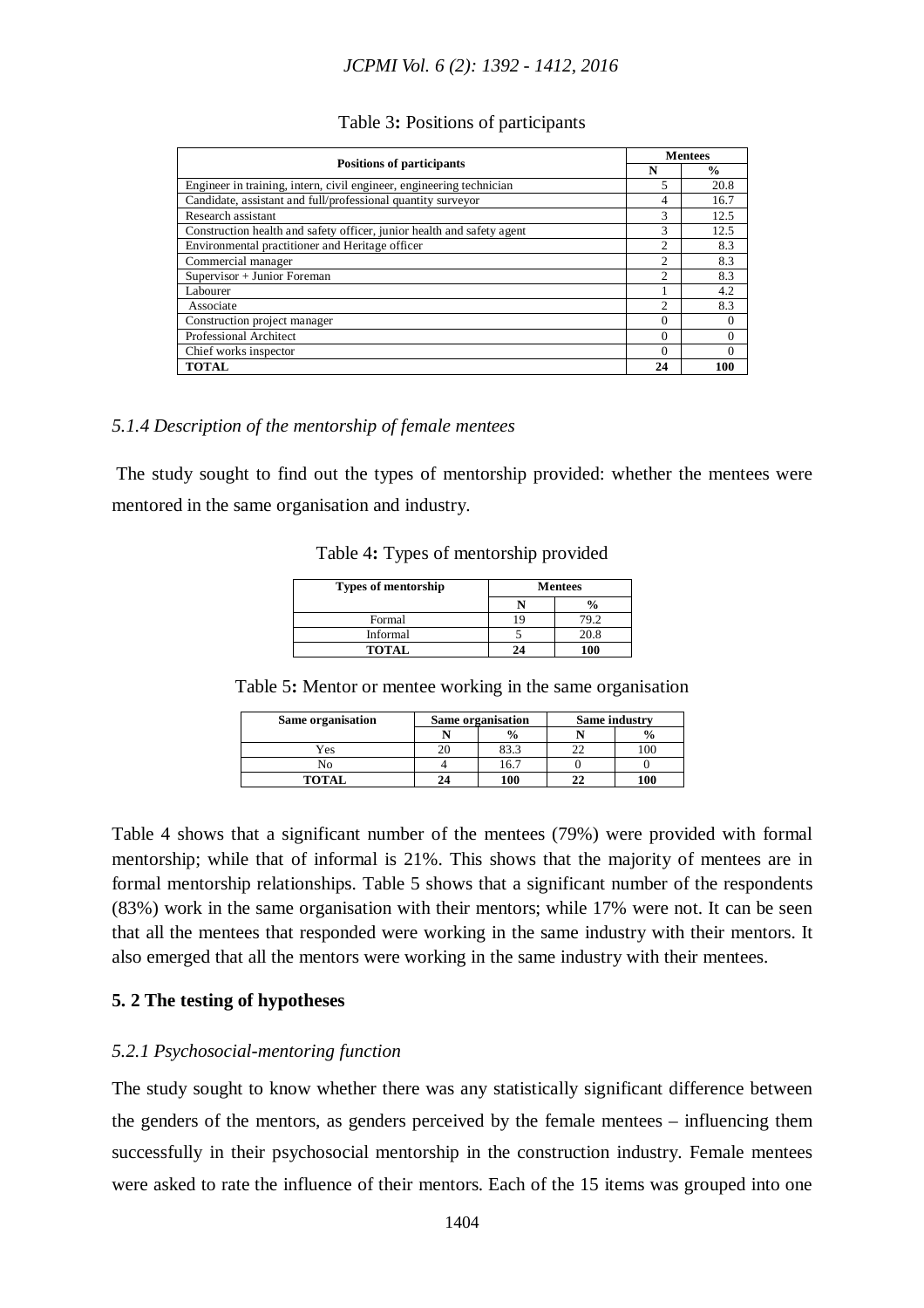of 4 main areas on the survey that represented the psychosocial-mentoring function provided by their mentors. The findings are shown in Table 6. A 5-point Likert- type scale was used for each item, where:  $1 = not$  at all;  $2 = to$  a limited extent;  $3 = to$  some extent;  $4 = to$  a large extent; 5 – to a very large extent. The data collected in this regard are presented in Table 4.

| <b>Psychosocial-mentoring function</b>                                                        | <b>Mentees</b> |      |           |                |            |
|-----------------------------------------------------------------------------------------------|----------------|------|-----------|----------------|------------|
|                                                                                               | $\mathbf N$    | Mean | <b>SD</b> | Rank           | <b>Sig</b> |
| Role-modelling                                                                                |                |      |           |                |            |
| I try to imitate the work behaviour of my mentor.                                             | 24             | 3.54 | 1.02      |                | 0.66       |
| I agree with my mentor's attitudes and values regarding the industry.                         | 24             | 4.00 | 0.83      |                | 0.66       |
| I admire my mentor.                                                                           | 23             | 4.04 | 0.88      |                | 0.67       |
| I will try to be like my mentor when I reach a similar position in my career.                 | 23             | 3.74 | 0.81      |                | 0.87       |
| Average                                                                                       | 23             | 3.82 | 0.74      |                | 0.87       |
| Counselling                                                                                   |                |      |           |                |            |
| My mentor has demonstrated good listening skills in our conversations.                        | 24             | 3.83 | 1.01      |                | 0.66       |
| My mentor has discussed my questions or concerns regarding feelings of competence, commitment | 24             | 3.50 | 1.06      |                | 0.95       |
| to advancement, relationships with peers, and supervisors or work/family conflicts.           |                |      |           |                |            |
| My mentor has personal experiences as an alternative perspective to my problems.              | 23             | 2.96 | 1.19      |                | 0.62       |
| My mentor has encouraged me to talk openly about anxiety and fears that detract me from work. | 23             | 3.48 | 1.08      |                | 1.00       |
| My mentor has conveyed empathy for the concerns and feelings and doubts I shared with him in  | 23             | 3.61 | 1.03      |                | 0.62       |
| strict confidence.                                                                            |                |      |           |                |            |
| My mentor has kept feelings and doubts I shared with him in strict confidence                 | 22             | 3.95 | 1.05      |                | 0.33       |
| Average                                                                                       | 23             | 3.54 | 0.89      | $\overline{c}$ | 0.49       |
| <b>Acceptance and confirmation</b>                                                            |                |      |           |                |            |
| My mentor has encouraged me to try new ways of performing my job.                             | 24             | 3.33 | 1.09      |                | 0.85       |
| My mentor has conveyed feelings of respect for me as an individual.                           | 23             | 4.17 | 0.89      |                | 0.82       |
| My mentor has asked me for suggestions concerning problems s/he encountered at work.          | 24             | 3.04 | 1.37      |                | 0.90       |
| Average                                                                                       | 23             | 3.52 | 0.82      | 3              | 1.00       |
| Friendship                                                                                    |                |      |           |                |            |
| My mentor has interacted with me socially outside the work situation.                         | 23             | 1.91 | 1.00      |                | 0.82       |
| My mentor has invited me to join him / her for lunch.                                         | 24             | 2.25 | 1.23      |                | 0.06       |
| Average                                                                                       | 23             | 2.04 | 0.92      | 4              | 0.05       |
| <b>TOTAL</b>                                                                                  | 23             | 3.23 | 0.52      |                | 0.84       |

#### Table 6: Psychosocial mentoring function

The study found that the most influencing function in the psychosocial-mentoring function is role-modelling (3.82), followed by counselling (3.54), and acceptance-and-confirmation (3.52). The least-influencing function provided to female mentees was friendship (2.04). A total mean score of 3.23 was achieved by the mentees on the influence of psychosocialmentoring function they were receiving from their mentors.

A Mann-Whitney test revealed no statistically significant difference  $(p=0.84)$  in the average mentor's gender related to psychosocial-mentoring functions. The results reveal that the gender of mentors does not influence the level of psychosocial-mentoring function provided to female mentees. Thus, the hypothesis stating that there is no statistically significant difference between mentors' gender, as perceived by female mentees, influencing them successfully in their psychosocial mentorship, should not be rejected.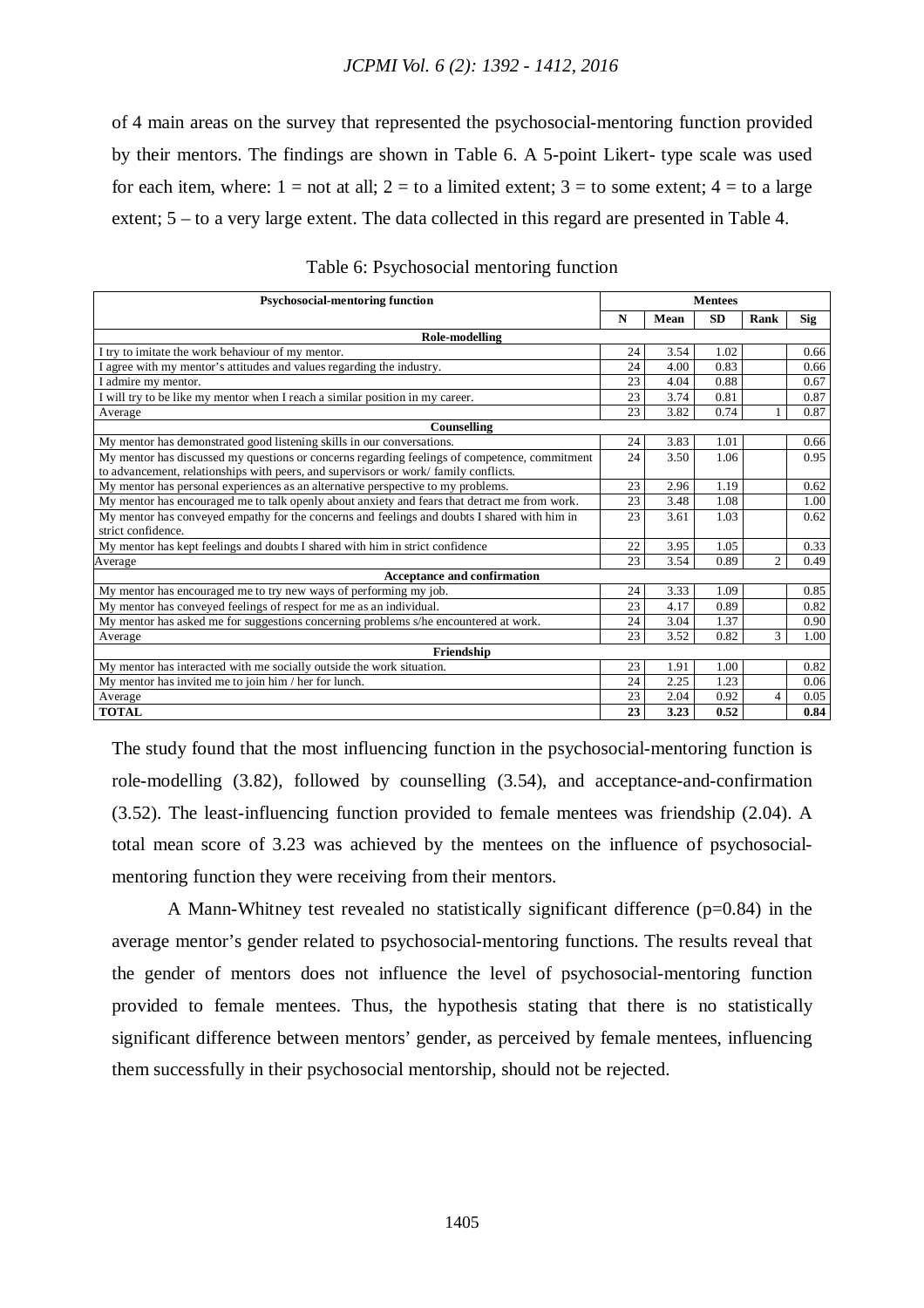## *5.2.2 Career-mentoring function*

The study sought to discover whether there was any statistically significant difference between mentors' gender, as perceived by female mentees in successfully influencing them in their career in the construction industry. Female mentees were asked to rate the extent of the influence of 13 career-mentoring functions grouped into 5 main areas, as presented in Table 7. A 5-point Likert-type scale was used for each item, where  $1 = \text{not at all, } 2 = \text{to a limited}$ extent,  $3 =$  to a moderate extent,  $4 =$  to a large extent,  $5 =$  to a very large extent. A total mean score of 3.35 was achieved for the rating of the influence of career-mentoring function, as perceived by the female mentees.

| <b>Career-mentoring function</b>                                                                                                  | <b>Mentees</b> |      |           |                |      |
|-----------------------------------------------------------------------------------------------------------------------------------|----------------|------|-----------|----------------|------|
|                                                                                                                                   | ${\bf N}$      | Mean | <b>SD</b> | Rank           | Sig  |
| Coaching                                                                                                                          |                |      |           |                |      |
| My mentor has encouraged me to prepare for advancement in my career.                                                              | 22             | 3.73 | 0.99      |                | 0.33 |
| My mentor has shared the history of his/her career with me.                                                                       | 22             | 3.64 | 0.95      |                | 0.14 |
| Average                                                                                                                           | 21             | 3.69 | 0.86      | $\mathbf{1}$   | 0.12 |
| Providing challenging assignments / tasks                                                                                         |                |      |           |                |      |
| My mentor has given me assignments or tasks that presented opportunities to learn new<br>skills.                                  | 23             | 3.57 | 1.20      |                | 0.49 |
| My mentor has provided me with support and feedback regarding my performance as an<br>employee.                                   | 23             | 3.52 | 1.20      |                | 0.31 |
| My mentor has suggested specific strategies to me, as the mentee, for achieving my career<br>goals.                               | 23             | 3.65 | 0.94      |                | 0.38 |
| My mentor has given me feedback regarding my performance in my present job.                                                       | 23             | 3.65 | 1.03      |                | 0.92 |
| My mentor has suggested specific strategies to me (as the mentee) for accomplishing my<br>work objectives.                        | 24             | 3.63 | 0.88      |                | 0.62 |
| Average                                                                                                                           | 23             | 3.61 | 0.97      | $\overline{2}$ | 0.45 |
| <b>Exposure</b>                                                                                                                   |                |      |           |                |      |
| My mentor has assigned responsibilities to me that have increased my contact with people in                                       | 24             | 3.42 | 1.18      |                | 0.45 |
| the district who could judge my potential for future advancement.                                                                 |                |      |           |                |      |
| My mentor has given me assignments that increased written and personal contact with work<br>administrators.                       | 23             | 3.17 | 1.15      |                | 0.06 |
| My mentor has helped me to meet new colleagues.                                                                                   | 24             | 3.13 | 1.08      |                | 0.69 |
| Average                                                                                                                           | 23             | 3.23 | 1.00      | 3              | 0.43 |
| Sponsoring                                                                                                                        |                |      |           |                |      |
| My mentor has given me assignments or tasks in my work that prepare me for a higher<br>position.                                  | 23             | 3.17 | 1.19      |                | 0.85 |
| Average                                                                                                                           | 23             | 3.17 | 1.19      | $\overline{4}$ | 0.85 |
| <b>Protection</b>                                                                                                                 |                |      |           |                |      |
| My mentor has helped me finish assignments / tasks, or to meet deadlines that otherwise<br>would have been difficult to complete. | 24             | 3.33 | 1.31      |                | 0.40 |
| My mentor has reduced unnecessary risks that could threaten the possibility of receiving a<br>promotion.                          | 22             | 2.91 | 1.19      |                | 0.68 |
| Average                                                                                                                           | 23             | 3.13 | 1.02      | 5              | 0.63 |
| <b>TOTAL</b>                                                                                                                      | 23             | 3.35 | 0.80      |                | 0.63 |

Table 7: Items of Career-mentoring function provided to female mentees

It is evident that the most influential career-mentoring function provided to female mentees from a ranking perspective is coaching (3.69), followed by providing challenging assignments / task (3.61), exposure (3.23), and sponsoring (3.17). It emerged that the least influential career-mentoring function provided to female mentees is protection (3.13).

A Mann-Whitney test revealed no statistically significant difference (p=0.63) in the average mentor's gender related to career-mentoring functions. The results reveal that the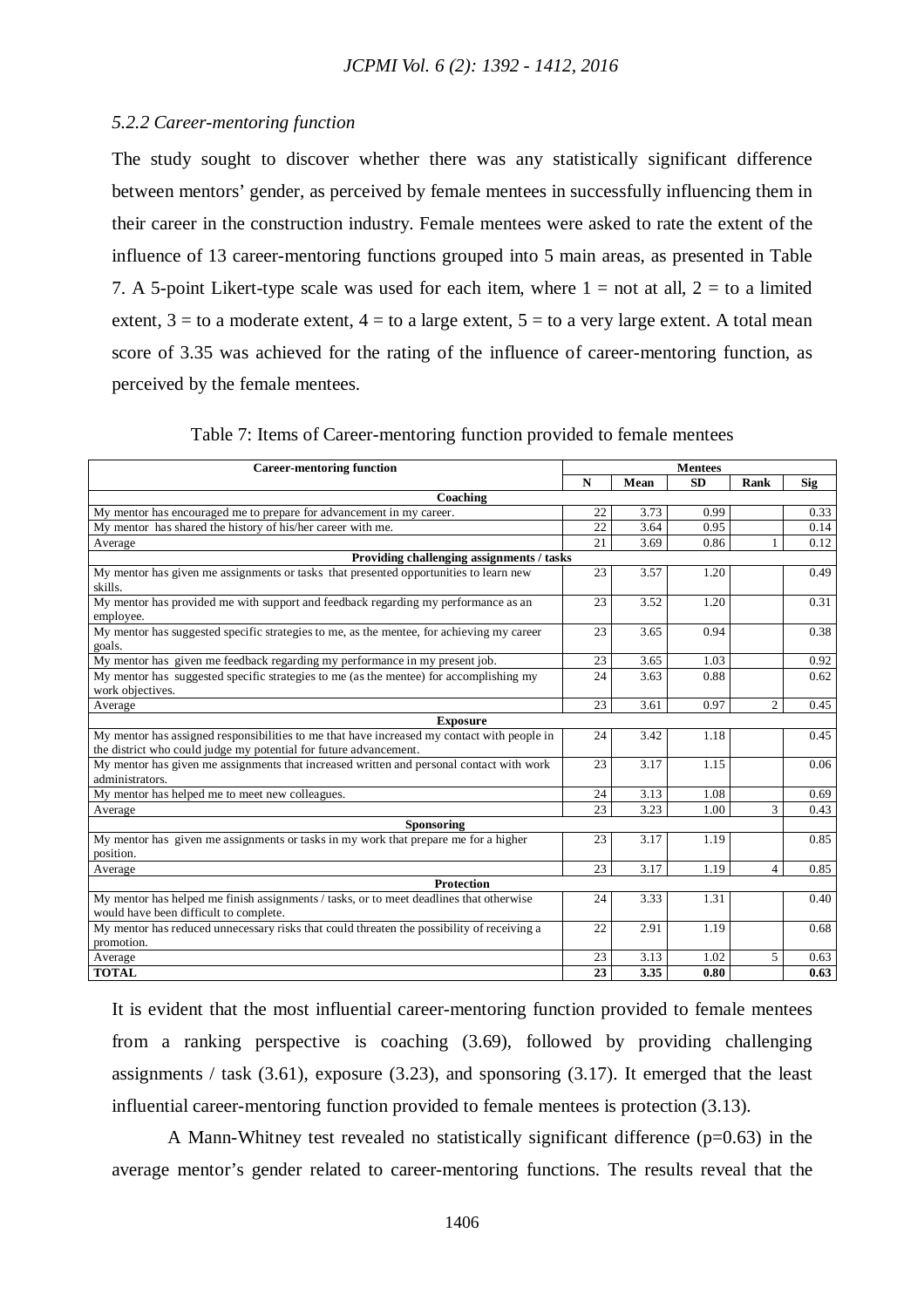gender of mentors does not influence the career-mentoring function provided to female mentees. Thus, the hypothesis stating that there is a significant difference in the level of career-mentoring function provided to mentees by mentors should be rejected, while the null hypothesis that states that there is no significant difference in the level of career-mentoring function provided to mentees by their mentors based on gender should be accepted.

## **6 DISCUSSION OF THE FINDINGS**

This study examined the level of mentorship functions provided to females in the South African construction industry by mentors and whether the level of mentorship functions provided are influenced by the gender of their mentors. Two mentoring functions – psychosocial and career – were identified through a review of the extant literature (Kram, 1985:22; Scandura & Hamilton, 2002:295). The psychosocial mentoring functions comprise of subjects, such as role modelling, acceptance, and confirmation, counselling and friendship; while the career-mentoring functions cover subjects, such as exposure, sponsoring, coaching, protection, and challenging tasks.

It emerged that while role-modelling is perceived as the highest ranking psychosocialmentoring function provided by mentors to female mentees in the South African construction industry, coaching is perceived as the highest ranking career-mentoring function provided by mentors to female mentees. It also emerged that friendship is the least ranked psychosocialmentoring function provided by mentors to female mentees. These findings are aligned to the findings of previous studies by Noe (1988a:464) and Vanderbilt (2010:49). However, these findings are not supported by the results of earlier studies undertaken by Ragins and Cotton (1999:536). The study findings confirm earlier deductions made by Hansman (1998:66) and Verwey (2007:3090) that the mentorship functions provided to female mentees are lacking and not available to a large extent. However, Kram (1983:613) and Steinmann (2006:5) claim, in contrast, that the mentorship functions provided to mentees depend on their particular needs.

The study also revealed that the gender of the mentors did not influence the mentorship functions provided to female mentees. The study findings are aligned with the findings of Mullen (1998:319), while the findings of earlier studies by Allen and Eby (2004:135) and Ragins and McFarlin (1990:333) that female mentors were influential in their psychosocial-mentoring function, while male mentors were influential in their careermentoring function, contrast with the study findings.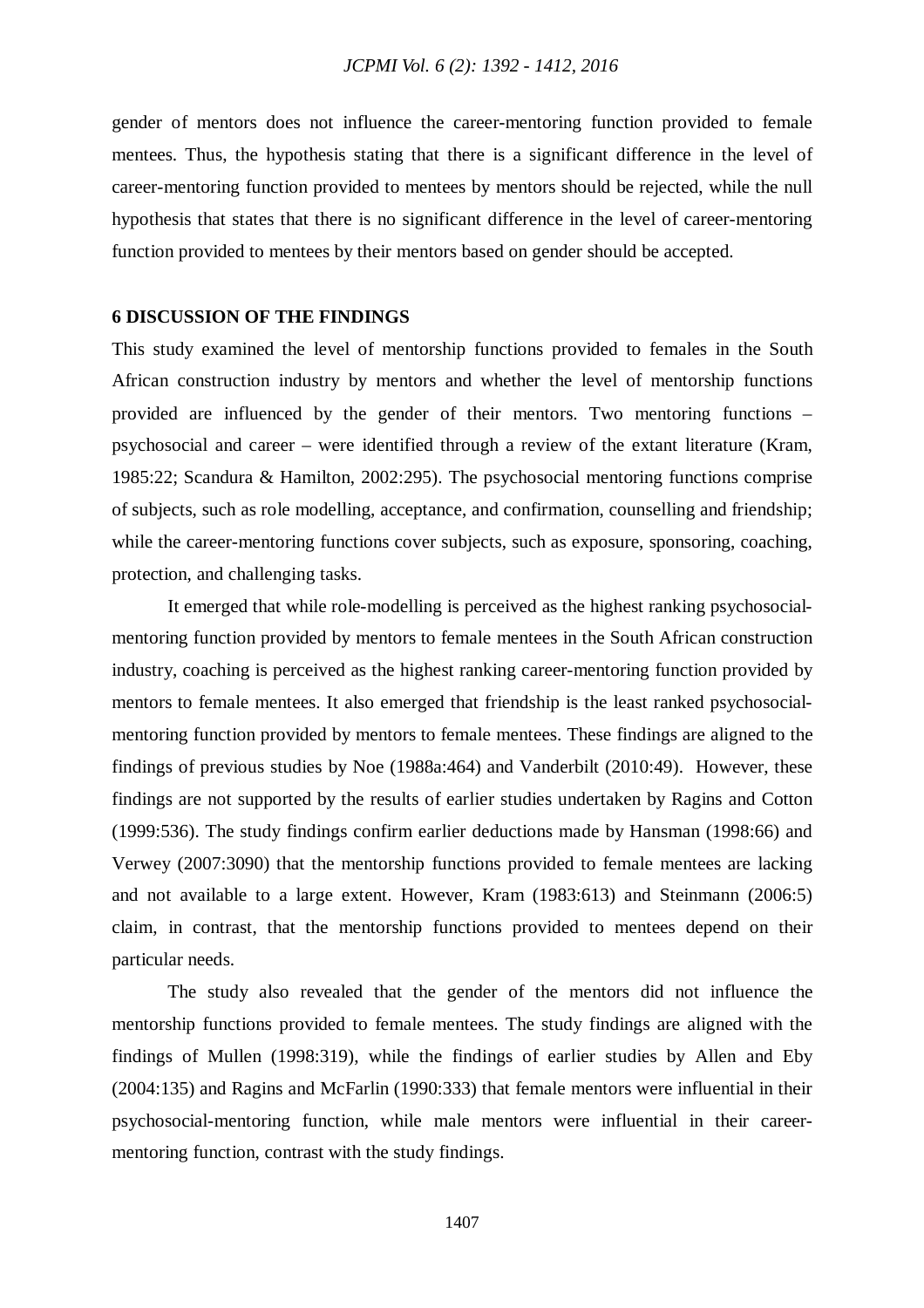The results further reinforces the importance of policies and legislations in South Africa such as Skills Development Act, Act 97 of 1998; Labour Relation Act, Act 66 of 1995 and Human Resource Development Strategy for the Public Service 2002-2006 that have been enacted to empower the career of previously disadvantaged groups in South Africa such as Blacks and women. The study creates knowledge about mentoring functions to help build mentoring capacity within the framework of statutory institutions such as the Council for the Built Environment (CBE). The CBE has developed a Structured Candidacy Programme for candidates registered with the six Built Environment Professions such as architecture, engineering, landscape architects, projects and construction management, property valuation and quantity surveying, and ensures that candidates are provided with learning opportunities that help develop professional skills and learning opportunities to promote professional growth and individual achievement (Council for the Built Environment, 2016:3). The mentorship programmes such as that provided by the CBE are proven as one of the best tools to assist women to advance in their careers (Stoessel, 2006:5; Washington, 2007:3090). This study supports ongoing discussions in the area of women mentoring and that mentoring functions are equally provided to women by mentors, irrespective of gender.

#### **7 CONCLUSION**

It has been viewed by many that females have a limited advancement in the construction industry, because both male and female mentors are not providing enough mentoring functions. Therefore, the study examined the gender influence of mentors on the mentorship functions provided to female mentees. The findings reveal that role modelling and coaching are the highest ranking mentoring functions provided by mentors to female mentees, while friendship was the least ranked mentoring function provided by the mentors. The results of the study also suggest that statistically there is no significant difference in the mentorship functions provided by male and female mentors to female mentees. Based on these findings, it may be concluded that role models and coaching are to a large extent available to female mentees in the construction industry, while the friendship mentoring function is available to a lower extent to female career advancement, and that the lack of progress of female mentees in the construction industry may be as a result of the low friendship functions found to be provided to female mentees by their mentors, irrespective of gender.

Female mentees may feel uncomfortable or disadvantaged in a cross-gender mentorship relationship. At the same time, however, these relationships bring the same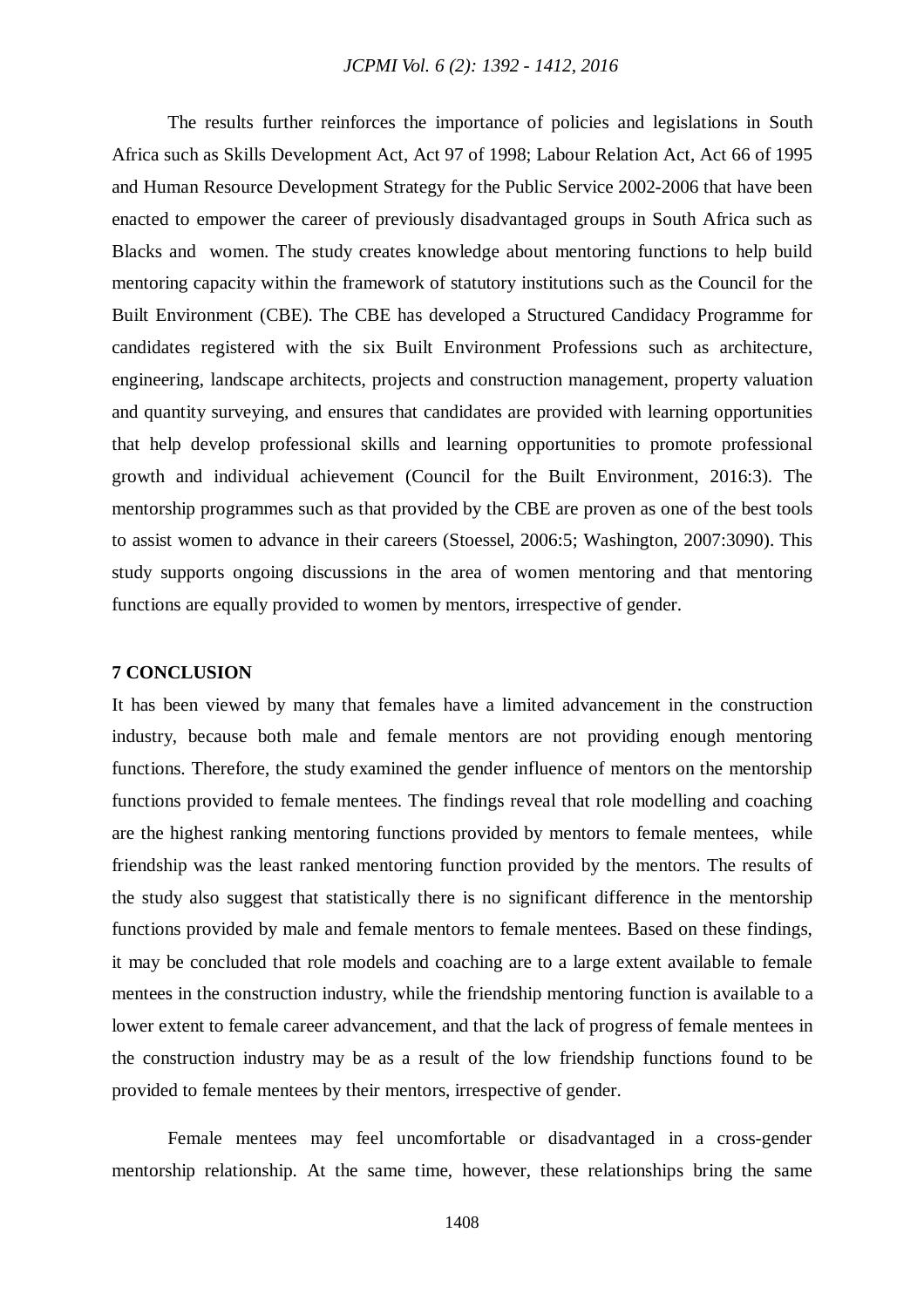mentoring outcomes to females as they do to same-gender relationships. There is evidence that the mentoring skills of both female and male mentors in the industry are being improved, and that they are not determined by gender characteristics. This means that females are developing in their careers; and they have the same opportunities as males. Furthermore, even though the progress in improving the advancement of women is slow, the country is doing its best to diminish gender inequalities, and to create opportunities for women too.

#### **8. RECOMMENDATIONS AND FURTHER STUDIES**

The study recommends that mentees should provide their mentees with more friendship mentoring functions, in order to enhance the career advancement of females in the construction industry. Female mentees should consider entering into more than one mentorship relationship with mentors from different background cultures. In this way, they could learn how to handle different situations, and to experience different career-exposure opportunities.

The results of this study are limited by the smallness of the sample size; therefore, further studies would be required to validate it. Mentors and male mentees should also be included to participate in any future studies.

#### **9 REFERENCES**

- Agumba, J.N. and Fester, C.F. (2010). Participation in formal mentoring programmes in the South African construction industry: A perspective of new knowledge workers. *African Journal of Business Management*. 4(10):1954-1963.
- Allen, T.D. and Eby, L.T. (2004). Factors Related to Mentor Reports of Mentoring Functions Provided: Gender and Relational Characteristics. *Sex Roles.* 50(1/2):129-139.
- Allen, T.D., Eby, L.T., Poteet, M.L., Lentz, E. and Lima, L. (2004). Career Benefits Associated With Mentoring for Protégés: A Meta-Analysis. *Journal of Applied Psychology*. 89(1):127-136.
- Alreck, P. I. and Settle, R. B. (2004). *The survey research handbook: third edition*. New York: McGraw-Hill Irwin.
- ARMA UK. (2011). ARMA mentoring programme. Retrieved on 14 October 2011 from http://www.arma.ac.uk/about/individuals/mentoring/index.xhtml
- Blake-Beard, S. D. (2001). Taking a hard look at formal mentoring programs: A consideration of potential challenges facing women. *Journal of Management Development*. 20(4):331-345.
- Boonzaaier, E. and Sharp, S. (1988). *South African keywords – the uses and abuses of political concepts*. Claremont: David Phillip Publishers.
- Catalyst. (2011). BWA South African Women in Leadership Census. Retrieved on 10 December 2012 from: http://www.bwasa.co.za/Portals/4/doc/ho/CENSUSPresent ationFinal.pdf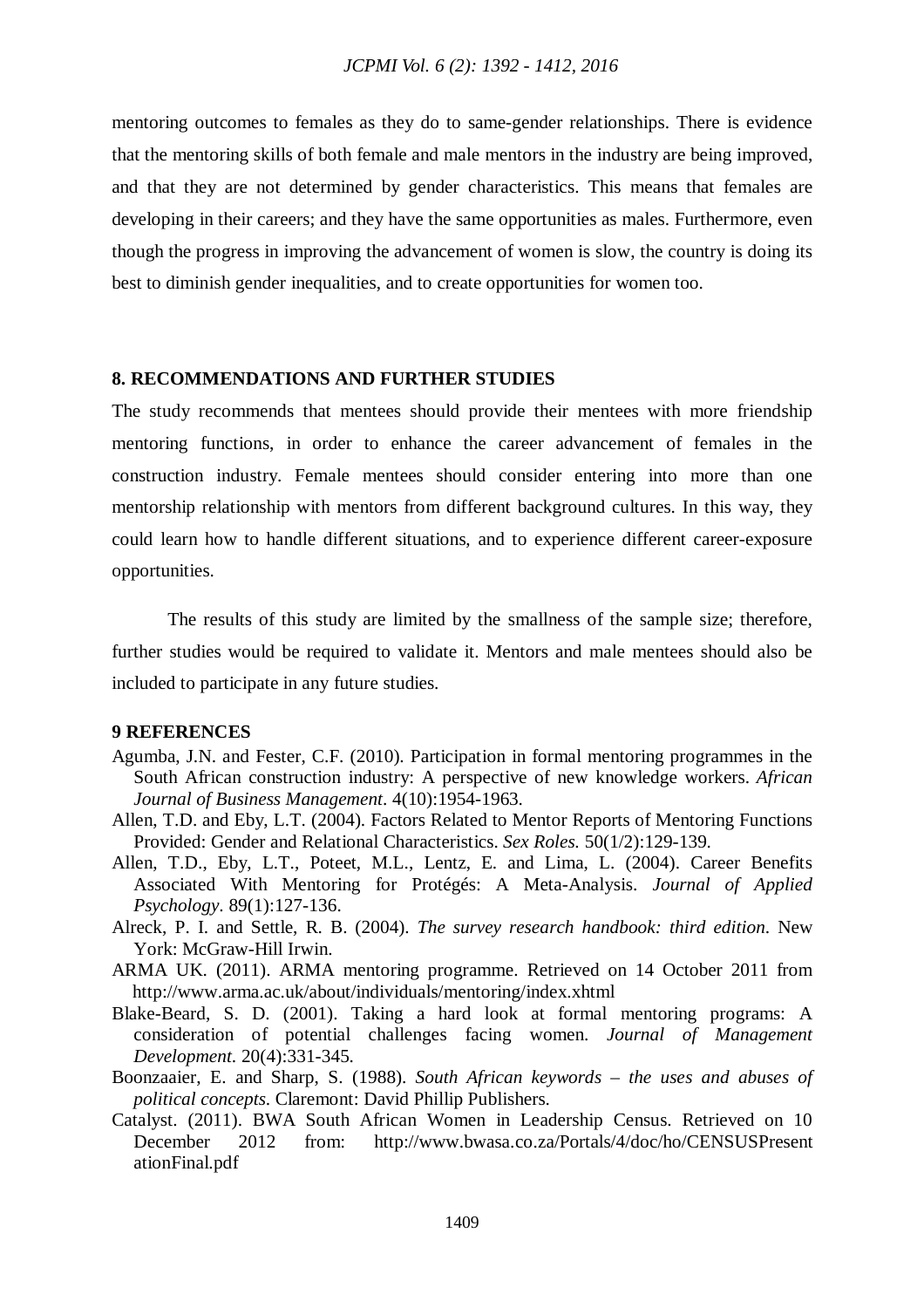- Chandler, C. (1996). Mentoring and women in Academia: Re-evaluating the traditional model. *NWSA Journal*. 8(3):79-100.
- Co, M. J., Groenewald, J., Mitchell, B., Nayager, T., van Zyl, J., Visser, K., Train,T. and Emanuel, B. (2006). *Entrepreneurship: Fresh perspectives*. Cape Town: Pearson Education South Africa.
- Coetzee, S. (2001). South African education and the ideology of patriarchy. *South African Journal of Education*. 21(4): 300 – 304.
- Commission on Gender Equality. (1998). *Annual report of the Commission on Gender Equality*. Pretoria: Government Printer.
- Council for the Built Environment. (2016). Terms of reference to invitation for submission by CBE 1/2016. Retrieved on 5 December 2016 from http://www.cbe.org.za/
- Creswell, J. (1994). *Research design: qualitative and quantitative approach*. London: Sage Publications Ltd.
- De Janasz, S. C. (2006). Alternative approaches to mentoring in the new millennium. In Karsten, M. F. (editor). *Gender, race and ethnicity in the workplace: Issues and Challenges for today's organizations*. Volume 3: organizational practices and individual strategies for women and minorities. London: Praeger Perspectives. 131-148.
- Dreher, G. F. and Dougherty, T. W. (1997). Substitutes for career mentoring: promoting equal

Opportunity through career management and assessment systems. *Journal of Vocational Behavior*. 51(1):110-124.

- Ervin, E. (1995). Power, frustration, and 'fierce negotiation' in mentoring relationships: Four women tell their stories. *Women's Studies: An Inter-Disciplinary Journal.* 24(5):447-481.
- Field, A. (2013). *Discovering statistics using SPSS – fourth edition*. London: Sage.
- Fuller, A., Fondeville-Gauoui, N. and Haagdorens, L. (2010). *More women in senior positions: Key to economic stability and growth*. Belgium: European Commission.
- Geert van den Berg, R. (2016). SPSS Tutorial. Retrieved on 1 December 2016 from http://www.spss-tutorials.com/spss-mann-whitney-test-simple-example/

Gibson, D. E. (2004). Role-models in career development: new direction for theory and research". *Journal of Vocational Behavior*. 65(1):134-156.

- Girden, E. R. and Kabacoff, R. I. (2011). *Evaluating research articles: from start to finish – third Edition*. Los Angeles: Sage Publications Ltd.
- Gordon, F. S. (1999). Making the most of being a mentor: How to grow from a mentoring partnership*. NETg:* Boston. Retrieved on 13 June 2011 from http://www.Axzopress.com/downloads/pdf/1426018371pv.pdf
- Hale, M. H. (1995). Mentoring women in organizations: Practice in search of theory. *American Review of Public Administration*. 25(4):327-339.
- Hansman, C. A. (1998). Mentoring and Women's Career Development. *New directions for adult and continuing education.* 1998(80):63-71.
- Hansman, C. A. (2002). Critical Perspective on Mentoring: Trends and Issues. Diversity and power in mentoring relationships. Information series no 388. Retrieved on 4 July 2012 from: http://calpro-online.org/eric/docs/mott/mentoring1.pdf.
- Hatipkarasulu, Y. and Roff, S. E. (2011). Women in construction: An early historical perspective. *47th ASC Annual International Conference Proceedings.* 6 – 9 April, 2011. Hilton Omaha: Omaha. Retrieved on 13 September 2011 from http://ascpro.ascweb.org/chair/paper/CEGT 330002011.pdf
- Kalbfleisch, P. J. (2000). Communicating in mentoring relationships: A theory for enactment. *Communicating Theory*. 12(1):63-69.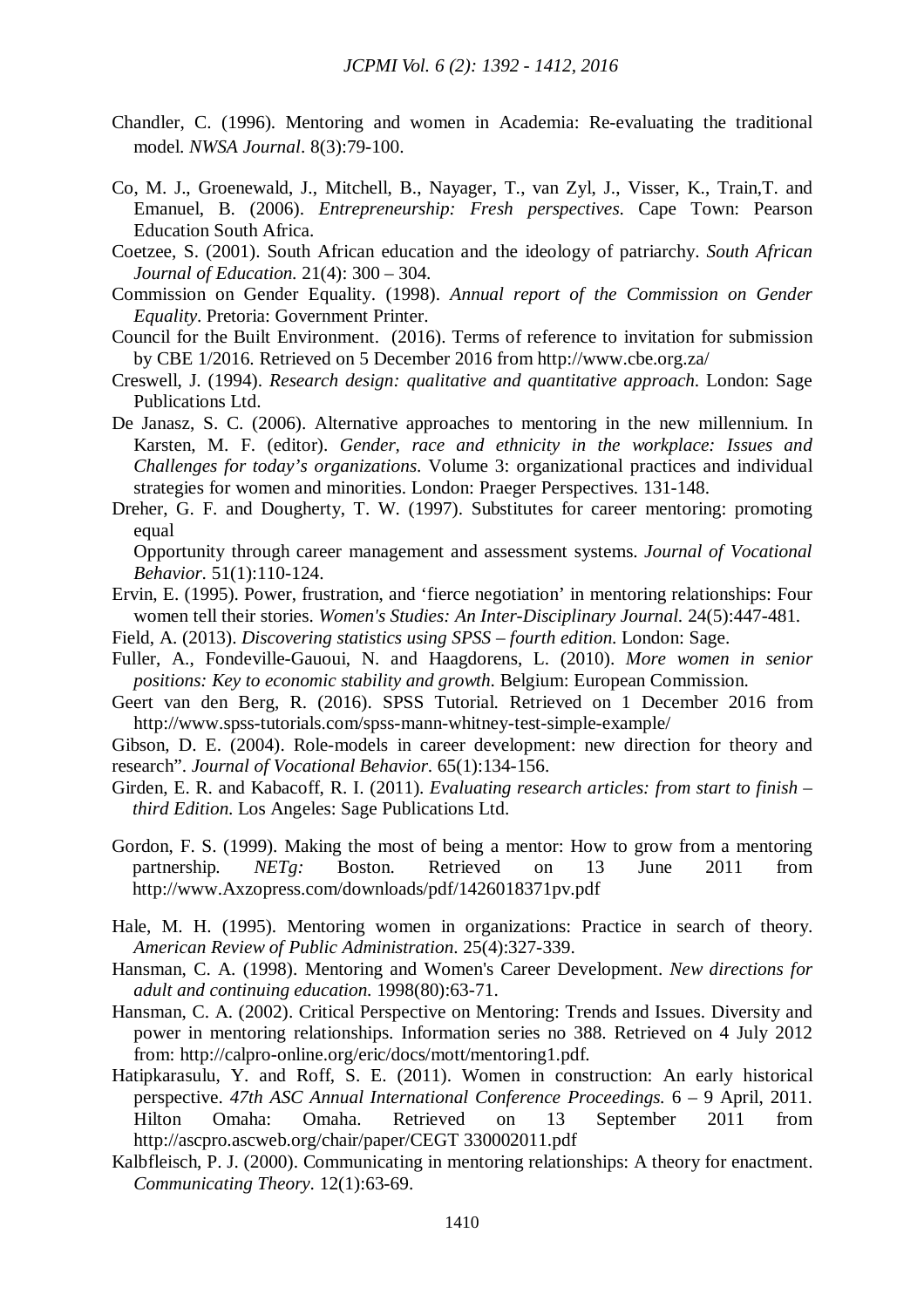- Klasen, N. and Clutterbuck, D. (2002). *Implementing mentoring schemes: A practical guide to successful programs*. Johannesburg: Butterworth Heinemann.
- Kram, E. (1983). Phases of the mentor relationship. *Academy of Management Journal*. 26(4):608-625.
- Kram, K. E. (1985). Mentoring at work: Developmental relationships in organizational life. *Journal of Applied Psychology*. 84(4):529-550.
- MacLennan, N. (1995). *Coaching and mentoring*. England: Gower Publishing Limited.
- Maree, J. G. (2007). *First steps in research*. Pretoria: Van Schaik Publishers.
- McDowall-Long, K. (2004). Mentoring relationships: Implications for practitioners and suggestions for future research. *Human Resource Development International.* 7(4):519-534.
- Meyer, S. M., Naudè, M., Shangase, N. C. and Van Niekerk, S. E. (2009). *The nursing unit manager: third edition*. Cape Town: Heinemann.
- Mullen, E. J. (1998). Vocational and psychosocial-mentoring functions: Identifying mentors who serve both. *Human Resource Development Quarterly.* 9(4):319-331.
- Nandal, S. (2011). Gender dimensions of the global crisis and their impact on poverty. *Journal of International Women's Studies*. 12(4): 119 – 126.
- Naoum, D. S. (2007). *Dissertation research and writing for construction students – second edition*. Burlington: Elsevier Butterworth-Heinemann.
- National Association of Secondary School Principals. (2007). Mentoring and coaching. Retrieved 9 September 2011 from: http://www.nassp.org/portals/0/content/47187.pdf
- Nelson, H. D. (1981). *South Africa, a country study*. Washington DC: Supt. Of Docs., U. S. G. P. O.
- Noe, A. R. (1988a). An investigation of the determinants of successful assigned mentoring relationships. *Personnel Psychology*. 41(3):457-479.
- Noe, A. R. (1988b). Women and mentoring: a review and research agenda. *Academy of management review*. 13(1):65-78.
- Oxford Dictionary. (1969). London: University Press.
- Ozumba, A. and Ozumba, C. (2012). Women in Construction in South Africa: Investigating the Feminine Footprint of the South African Construction Industry. *Journal for the Advancement of Performance Information and Value*. 4(1):28-43.
- Pallant, J. (2006). *SPSS Survival manual: a step by step guide to data analysis using SPSS version 12 – second edition*. New York: Open University Press.
- Philips-Jones, L. (1983). Establishing a formalized mentoring program. *Training and Development Journal.* 37(2):38-42.
- Ragins, B. R. and Cotton, J. L. (1999) Mentor functions and outcomes: a comparison of men and women in formal and informal mentoring. *Journal of Applied Psychology*. 84(4):529- 550.
- Ragins, B. R. and McFarlin, D. B. (1990). Perceptions of Mentor Roles in Cross-Gender Mentoring Relationships. *Journal of Vocational Behavior*. 37(3):321-339.
- Ragins, B.R., Cotton, J.L. and Miller, J.S. (2000). Marginal Mentoring: The Effects of Type of Mentor, Quality of Relationship, and Program Design on Work and Career Attitudes. *The Academy of Management Journal.* 43(6):1177-1194.
- Saunders, M., Lewis, P. and Thornhill, A. (2012). *Research methods for business students: six edition*. Cape Town: Pearson Education Limited.
- Scandura, T. A., and Hamilton, B. A. (2002). Enhancing performance through mentoring. In Sonnentag, S (editor). *The Psychological Management of Individual Performance. A Handbook in the Psychology of Management in Organizations*. Chichester: Wiley. 293- 308.
- Singh, V., Vinnicombe, S. and James, K. (2006). Constructing a professional identity: How young female managers use role-models. *Women in Management Review.* 21(1):67-81.